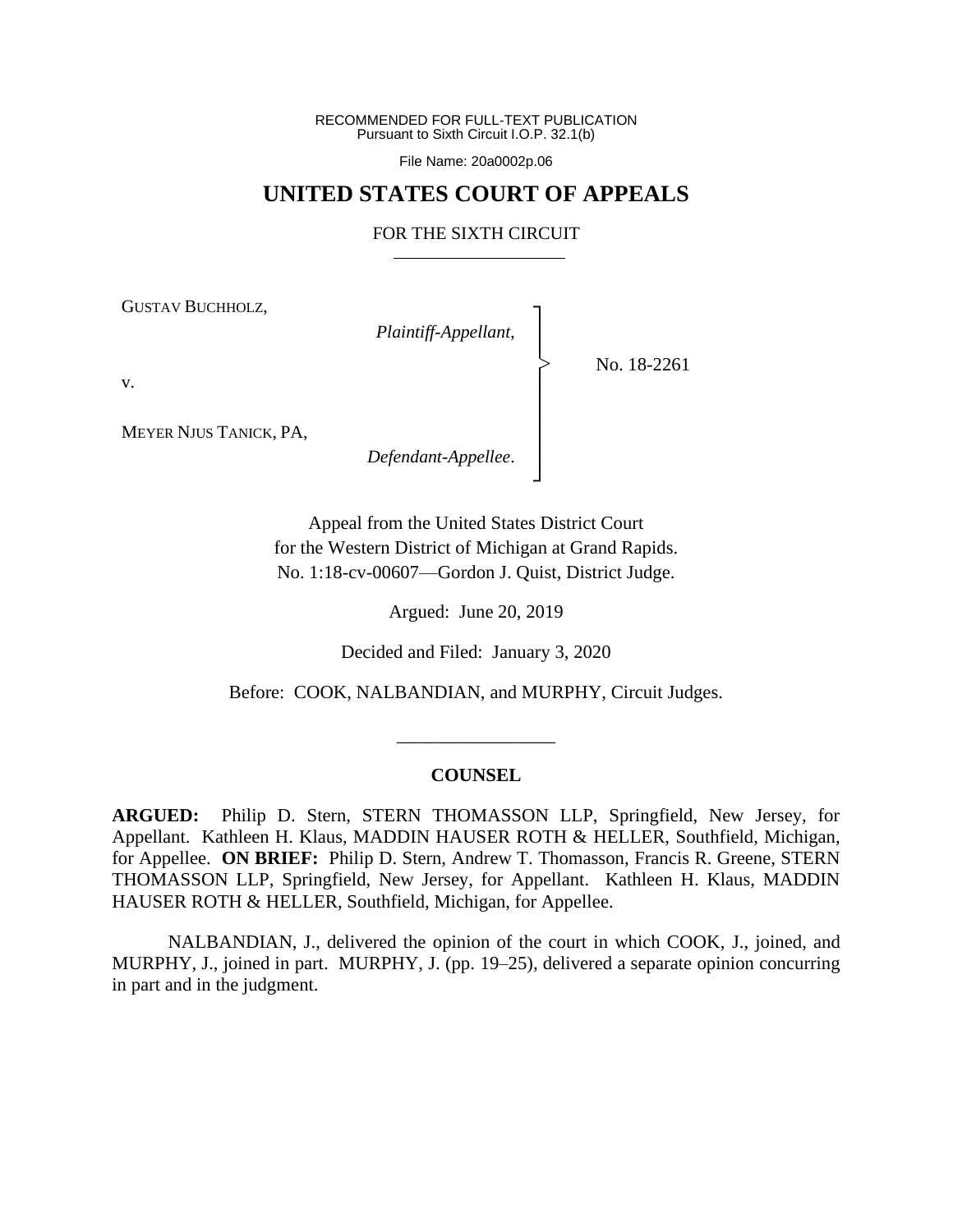# **OPINION** \_\_\_\_\_\_\_\_\_\_\_\_\_\_\_\_\_

\_\_\_\_\_\_\_\_\_\_\_\_\_\_\_\_\_

NALBANDIAN, Circuit Judge. Gustav Buchholz received two letters from law firm Meyer Njus Tanick, PA ("MNT") about two debts he owed to Synchrony Bank. The letters, which appeared on MNT letterhead and were signed by an MNT attorney, informed Buchholz that MNT was acting as a debt collector and provided contact information for him to either challenge or pay the debts. Buchholz does not dispute the debts, but he alleges that the letters made him feel anxious and fear that MNT would sue him if he did not promptly pay.

So Buchholz sued MNT. Buchholz alleges that MNT violated the Fair Debt Collection Practices Act ("FDCPA"), 15 U.S.C. § 1692, *et seq.*, by giving the impression that an attorney had reviewed his case and determined that he owed the debts. Buchholz alleges that MNT processes so many debt collection letters each day that no MNT attorney could possibly engage in a meaningful review of individual claims.

But Buchholz's case fails before we can even consider its merits. Because Buchholz has shown no injury in fact that is traceable to MNT's challenged conduct, he lacks standing to sue, and we lack jurisdiction to hear his case. We affirm the district court's dismissal of Buchholz's complaint.

I.

Buchholz, a Michigan resident, received two letters in May 2018 about overdue payments he owed on two accounts with Synchrony Bank.**<sup>1</sup>** The letters came from MNT, a Minneapolisbased law firm, and appeared on MNT's letterhead. As Buchholz explains in his complaint, each letter referred to a specific account, but the content is identical and "formulaic in nature," save for the "information regarding the specific account the letter was referencing." (R. 12, First Am. Compl. at ¶¶ 14–15.) MNT attorney Kara Harms signed both letters, but Buchholz alleges that

**<sup>1</sup>**One account was for a Walmart credit card. The other account was for a Sam's Club personal credit account.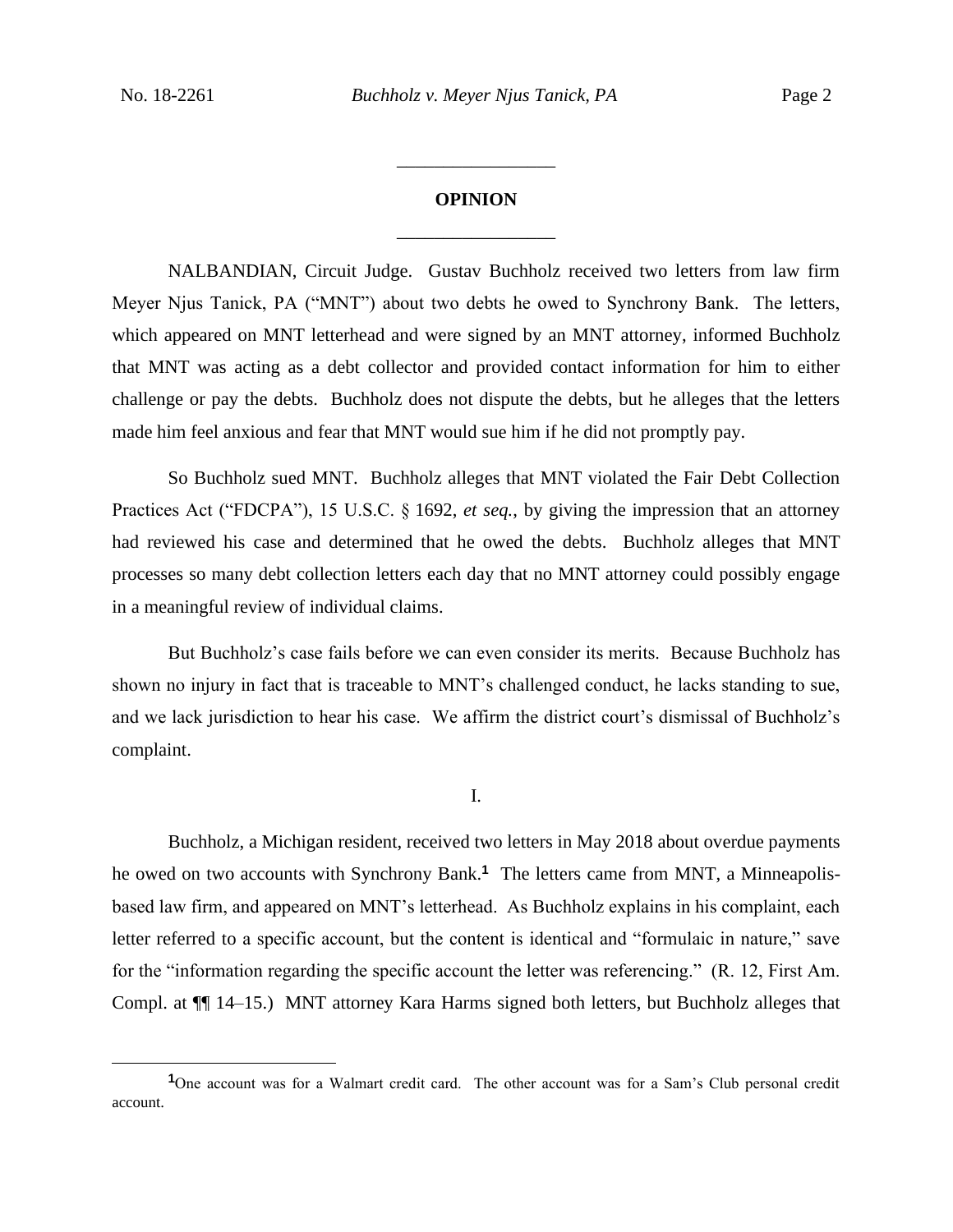because the signatures are identical, MNT must have inserted "some sort of pre-populated or stock signature." (*Id.* at ¶ 17–18.)

Although MNT is a law firm, the letters do not threaten legal action. Indeed, the letters purport to be "communication[s] [ ] from a debt collector" and explain that MNT "has been retained to collect the above-referenced debt[s]." (*See, e.g.*, R. 14-2, Letter.) Still, Buchholz alleges that after he received the letters, he "felt an undue sense of anxiety that he would be subjected to legal action if prompt payment was not made." (R. 12, First Am. Compl. at ¶ 32.) Because of that anxiety, Buchholz "conferred with his counsel" about MNT's letters. (*Id.* at ¶ 33.) And then Buchholz sued MNT.

Buchholz alleges that MNT violated the FDCPA—specifically, 15 U.S.C. § 1692e, e(3), and e(10). His claim relies on a series of inferences, including that Synchrony Bank "clearly works with [MNT] on a regular basis" and that Synchrony Bank has a "proportionally large number of accounts that are subjected to collection activities." (*Id.* at  $\P$  23, 22.) Buchholz asks the court to infer that because MNT works with Synchrony, MNT must send "a large number of collection letters to consumers on a daily basis." (*Id.* at ¶ 23.) And Buchholz alleges that because Kara Harms (whose signature appears on the two letters he received) is MNT's only Michigan-based attorney, "it is unlikely" she devoted "much time to Plaintiff's accounts, let alone the additional letters she sends out on a daily basis." (*Id.* at ¶ 29.) Indeed, Buchholz claims that MNT processes such a high volume of debt-collection letters that Harms and other MNT attorneys cannot engage "in a meaningful review of the underlying accounts prior to determining whether to send the collection letters." (*Id.* at ¶ 30). But the letters, which appear on law firm letterhead, create the impression that the attorney "has reviewed the file and made the professional, considered determination to send the letter." (*Id.* at ¶ 41.) And this, according to Buchholz, violates the FDCPA.

MNT moved to dismiss Buchholz's complaint for lack of subject-matter jurisdiction and for failing to state a claim. The district court granted MNT's motion, holding that Buchholz lacked standing to sue MNT. Alternatively, the court held that even if it had subject-matter jurisdiction, it would have dismissed Buchholz's complaint for failing to state a claim. Buchholz appeals the dismissal of his complaint.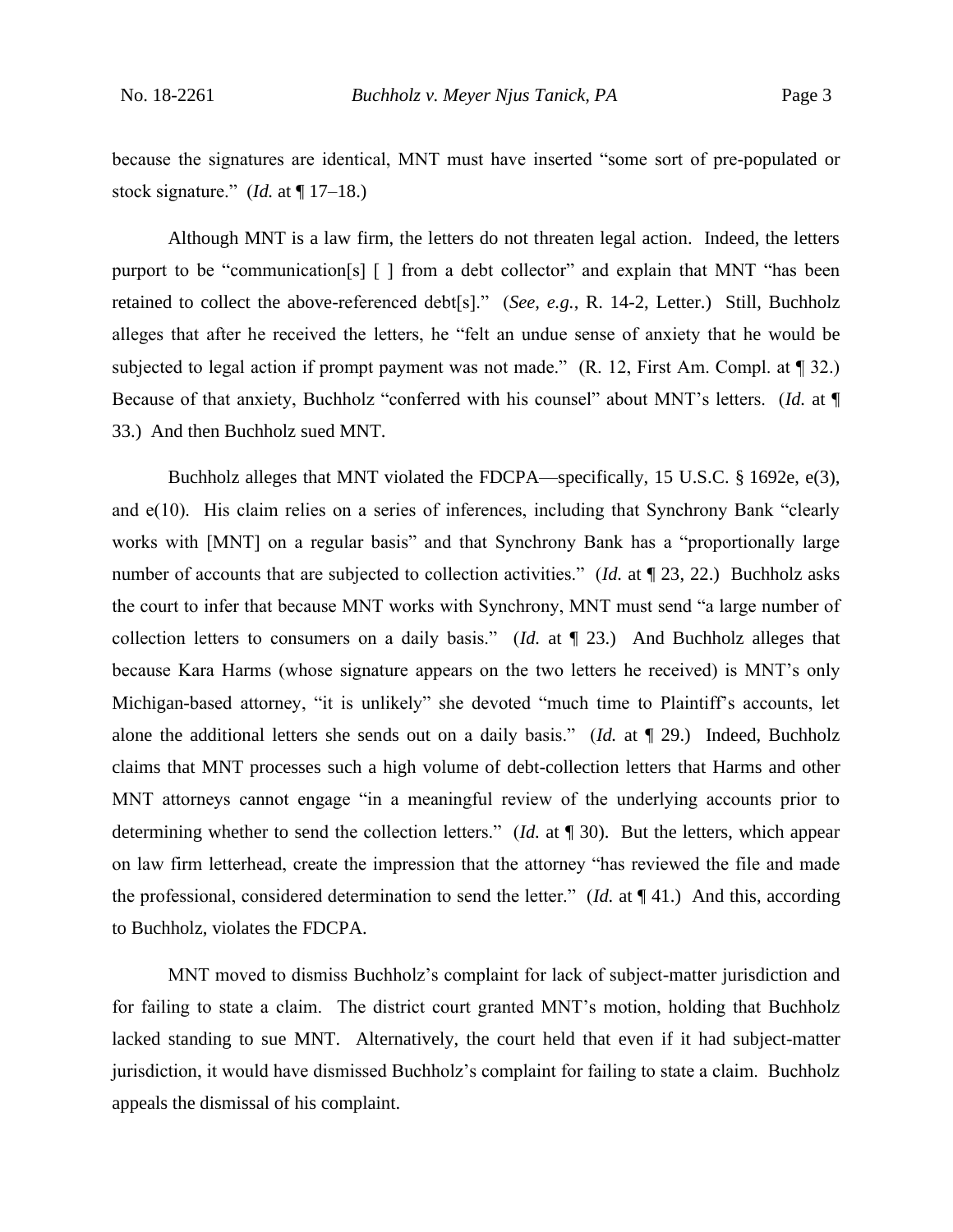II.

This court reviews de novo a district court's dismissal of a complaint for lack of subjectmatter jurisdiction. *See, e.g.*, *Cartwright v. Garner*, 751 F.3d 752, 760 (6th Cir. 2014). In doing so, we take the allegations in the complaint as true. *Id.* at 759*.*

#### A.

Not all disputes have a home in federal court. Article III limits the judicial power to resolving actual "Cases" and "Controversies," not theoretical questions. U.S. Const. art. III, § 2. And one "telltale" of a case or controversy is that "the parties have standing to bring it." *Hagy v. Demers & Adams*, 882 F.3d 616, 620 (6th Cir. 2018). Although the term "standing" does not appear in Article III, our standing doctrine is "rooted in the traditional understanding of a case or controversy" and limits "the category of litigants empowered to maintain a lawsuit in federal court[.]" *Spokeo, Inc. v. Robins*, 136 S. Ct. 1540, 1547 (2016). The effect is to confine "the federal courts to a properly judicial role[.]" *Id.*

There are three elements to standing. The plaintiff "must have (1) suffered an injury in fact, (2) that is fairly traceable to the challenged conduct of the defendant, and (3) that is likely to be redressed by a favorable judicial decision." *Id.* The plaintiff carries the burden of establishing those three elements, and at the pleading stage, the plaintiff must clearly allege facts demonstrating each element. *Id.* Moreover, the injury in fact must be both "(a) concrete and particularized, . . . and (b) actual or imminent, not conjectural or hypothetical[.]" *Lujan v. Defs. of Wildlife*, 504 U.S. 555, 560 (1992) (internal quotation marks and citations omitted).

Buchholz must first show that he has suffered an injury in fact, which itself includes two sub-elements, concreteness and particularization. *Id.* The parties do not dispute that Buchholz's injury is particularized, but as the Supreme Court has repeatedly underscored, particularization is not enough. *Spokeo*, 136 S. Ct. at 1548; *Susan B. Anthony List v. Driehaus*, 573 U.S. 149, 158 (2014); *Massachusetts v. EPA*, 549 U.S. 497, 517 (2007). The injury must also be concrete, and the parties dispute if the alleged injury here meets that criteria.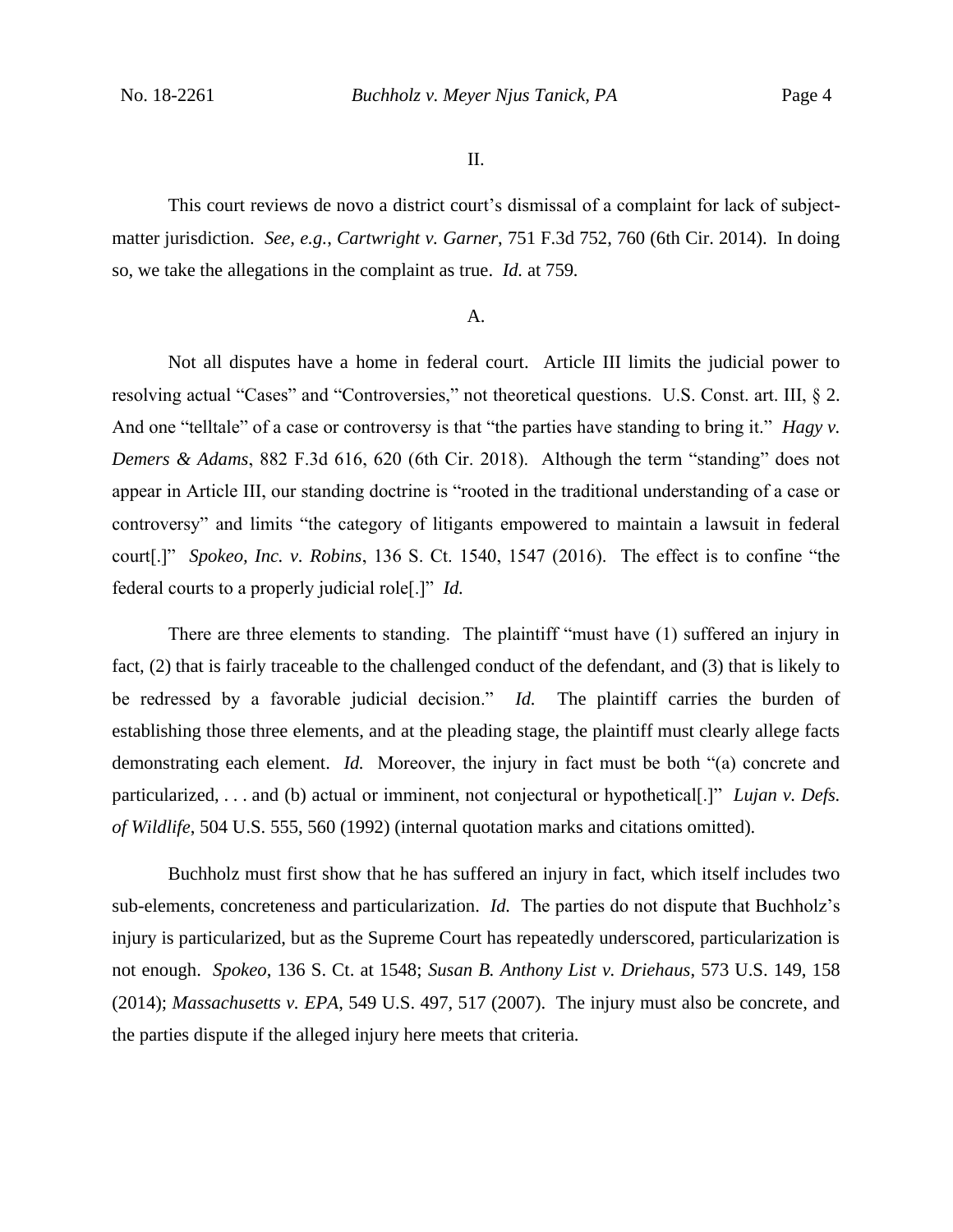A concrete injury is, like it sounds, "real and not abstract." *Spokeo*, 136 S. Ct. at 1548 (punctuation and internal quotation marks omitted). But that does not mean all concrete injuries must be tangible economic or physical harms. *Spokeo* noted that "intangible injuries can nevertheless be concrete." *Id.* at 1549. Specifically, the Court cited cases that vindicate First Amendment values as examples in support. *Id.* (citing *Pleasant Grove City v. Summum*, 555 U.S. 460 (2009) (free speech); *Church of Lukumi Babalu Aye, Inc. v. Hialeah*, 508 U.S. 520 (1993) (free exercise)); *see also* Rachel Bayefsky, *Psychological Harm and Constitutional Standing*, 81 Brook. L. Rev. 1555, 1557 (2016) ("The idea that certain intangible interests can count for Article III standing is by no means novel.").

On the other hand, courts have recognized that there are, as there must be, limits on what kinds of allegations of intangible harm satisfy Article III. The *Spokeo* Court held that "it is instructive to consider whether an alleged intangible harm has a close relationship to a harm that has traditionally been regarded as providing a basis for a lawsuit in English or American courts." 136 S. Ct. at 1549. In *Valley Forge Christian College v. Americans United for Separation of Church and State*, the Court held that the alleged "psychological consequence presumably produced by observation of conduct with which one disagrees" is "not an injury sufficient to confer standing under Art. III[.]" 454 U.S. 464, 485 (1982). And in *Humane Society of United States v. Babbitt*, the court held that "general emotional 'harm,' no matter how deeply felt, cannot suffice for injury-in-fact for standing purposes." 46 F.3d 93, 98 (D.C. Cir. 1995). *See also Hein v. Freedom From Religion Found., Inc.*, 551 U.S. 587, 619–20 (2007) (Scalia, J., concurring in the judgment) (Courts should reject the "conceptualizing of injury in fact in purely mental terms[.]"). And at least one commentator has noted that "the Supreme Court has not directly analyzed the cognizability of psychological harm as injury-in-fact." Bayefsky, *supra*, at 1557.

In addition, and relevant here, some concrete, intangible injuries may also flow from statutory violations. *Spokeo*, 136 S. Ct. at 1549. Indeed, Congress may "define injuries and articulate chains of causation that will give rise to a case or controversy where none existed before[.]" *Lujan*, 504 U.S. at 580 (Kennedy, J., concurring in part and concurring in the judgment). But again, there are restrictions. Though Congress may create new procedural rights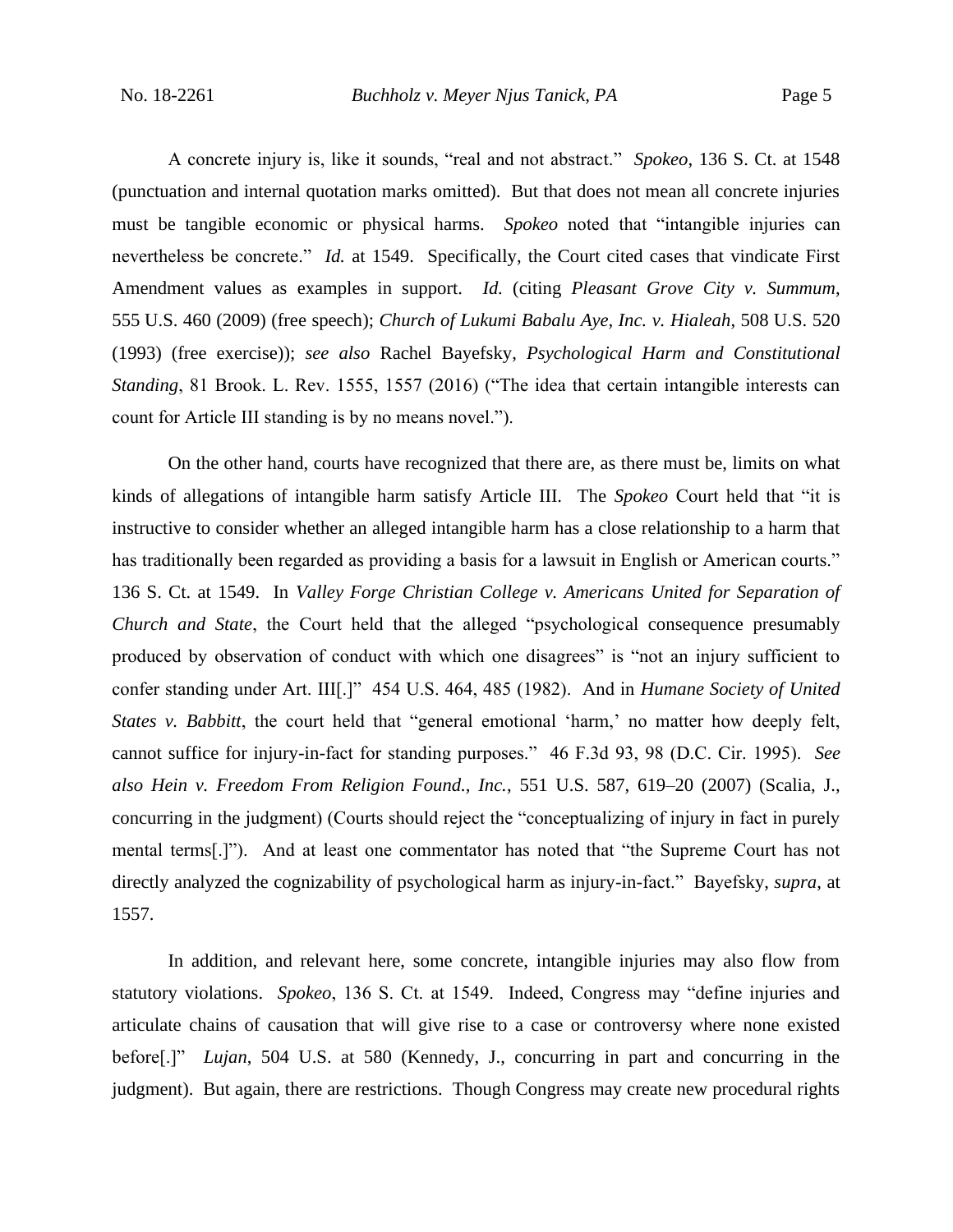and provide plaintiffs with causes of action to vindicate those rights, separation-of-powers principles prevent Congress from expanding the scope of the judicial power beyond what Article III permits. *See Huff v. TeleCheck Servs., Inc*., 923 F.3d 458, 464–65 (6th Cir. 2019). Congress cannot confer standing on a plaintiff—and thus open the door to federal court—when the plaintiff has not sustained an injury in fact; Article III's standing requirements still apply. *Spokeo*, 136 S. Ct. at 1549. As the Court explained, "Congress'[s] role in identifying and elevating intangible harms does not mean that a plaintiff automatically satisfies the injury-in-fact requirement whenever a statute grants a person a statutory right and purports to authorize that person to sue to vindicate that right." *Id.* A plaintiff cannot "for example, allege a bare procedural violation, divorced from any concrete harm, and satisfy the injury-in-fact requirement of Article III." *Id.*

The facts in *Spokeo* highlight this principle. *Spokeo* involved the Fair Credit Reporting Act of 1970, 15 U.S.C. § 1681, *et seq*., which requires consumer credit reporting agencies to "follow reasonable procedures to assure maximum possible accuracy of" consumer credit reports. § 1681e(b). The statute provides consumers with a cause of action if a consumer reporting agency violates their statutorily created procedural rights. But as the Court noted, not all procedural violations rise to the level of an injury in fact:

A violation of one of the FCRA's procedural requirements may result in no harm. For example, even if a consumer reporting agency fails to provide the required notice to a user of the agency's consumer information, that information regardless may be entirely accurate. In addition, not all inaccuracies cause harm or present any material risk of harm. An example that comes readily to mind is an incorrect zip code. It is difficult to imagine how the dissemination of an incorrect zip code, without more, could work any concrete harm.

*Spokeo*, 136 S. Ct. at 1550. So when a reporting agency issues a credit report that misstates the consumer's zip code, the plaintiff may have a statutory ticket to federal court because, in a hyper-literal sense, the agency failed to provide accurate information. But because the plaintiff has not sustained an injury in fact, Article III keeps the court's doors closed.**<sup>2</sup>**

**<sup>2</sup>**The Court in *Spokeo* did not hold that the plaintiffs lacked standing but instead remanded to the Ninth Circuit, instructing that court to determine whether the plaintiff sustained a concrete injury.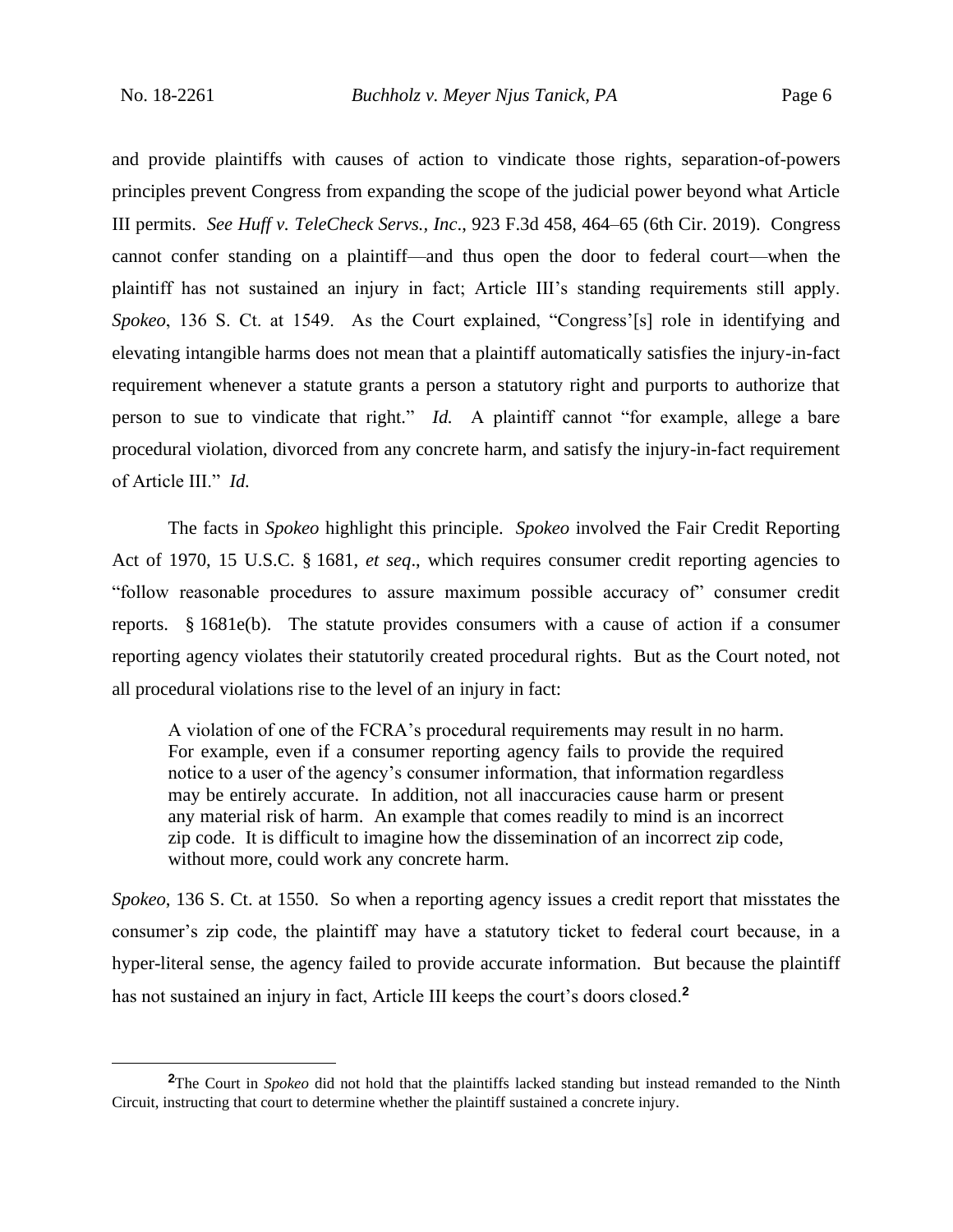The Court acknowledged that *some violations* of procedural rights "can be sufficient in some circumstances to constitute [an] injury in fact." *Id.* at 1549. In those cases, the "risk of real harm" can satisfy Article III's concreteness requirement, and the plaintiff "need not allege any *additional* harm beyond the one Congress has identified." *Id.* The Court did not establish a bright-line rule for when a procedural violation, by itself, rises to the level of an injury in fact, and this court has since noted that "[i]t's difficult, we recognize, to identify the line between what Congress may, and may not, do in creating an 'injury in fact.'" *Hagy*, 882 F.3d at 623. But the Supreme Court explained that "both history and the judgment of Congress play important roles" in determining whether an intangible injury is concrete. *Spokeo*, 136 S. Ct. at 1549. Under that framework, on top of whether the alleged intangible harm has a "close relationship" to traditional harms, courts must consider whether Congress has "identif[ied] and elevat[ed]" an intangible harm. *Id.* "Congress[,]" the Court noted, "is well positioned to identify intangible harms that meet minimum Article III requirements[.]" *Id.*

*Spokeo* suggests that Buchholz has two ways of proving an injury in fact flowing from MNT's alleged violation of the FDCPA. First, Buchholz could allege that MNT violated the statute in a way that caused him concrete harm. Second, Buchholz could allege that MNT's violation of the statute did not cause tangible harm but created a risk of harm that Congress intended to prevent. Buchholz makes both arguments. First, Buchholz claims that the anxiety he felt from reading MNT's letters and from fearing litigation is a concrete injury in fact. And second, he argues that MNT's alleged FDCPA violation, by itself, amounts to an injury in fact, setting aside the anxiety he experienced.

*Anxiety as Injury in Fact*. It is far from clear that a bare allegation of anxiety is a concrete injury. Buchholz cites no case from this court holding that anxiety, on its own, is an injury in fact—and as best we can tell, no such case exists. Instead, Buchholz points us to nonbinding authority holding that a plaintiff could recover damages for emotional distress under the FDCPA. As Buchholz notes, the Ninth Circuit held that a district court did not abuse its discretion in denying a motion for a new trial after a jury awarded damages for emotional distress in a FDCPA suit. *McCollough v. Johnson, Rodenburg & Lauinger, LLC*, 637 F.3d 939, 957 (9th Cir. 2011). There, a debt-collection law firm prosecuted a lawsuit against the plaintiff,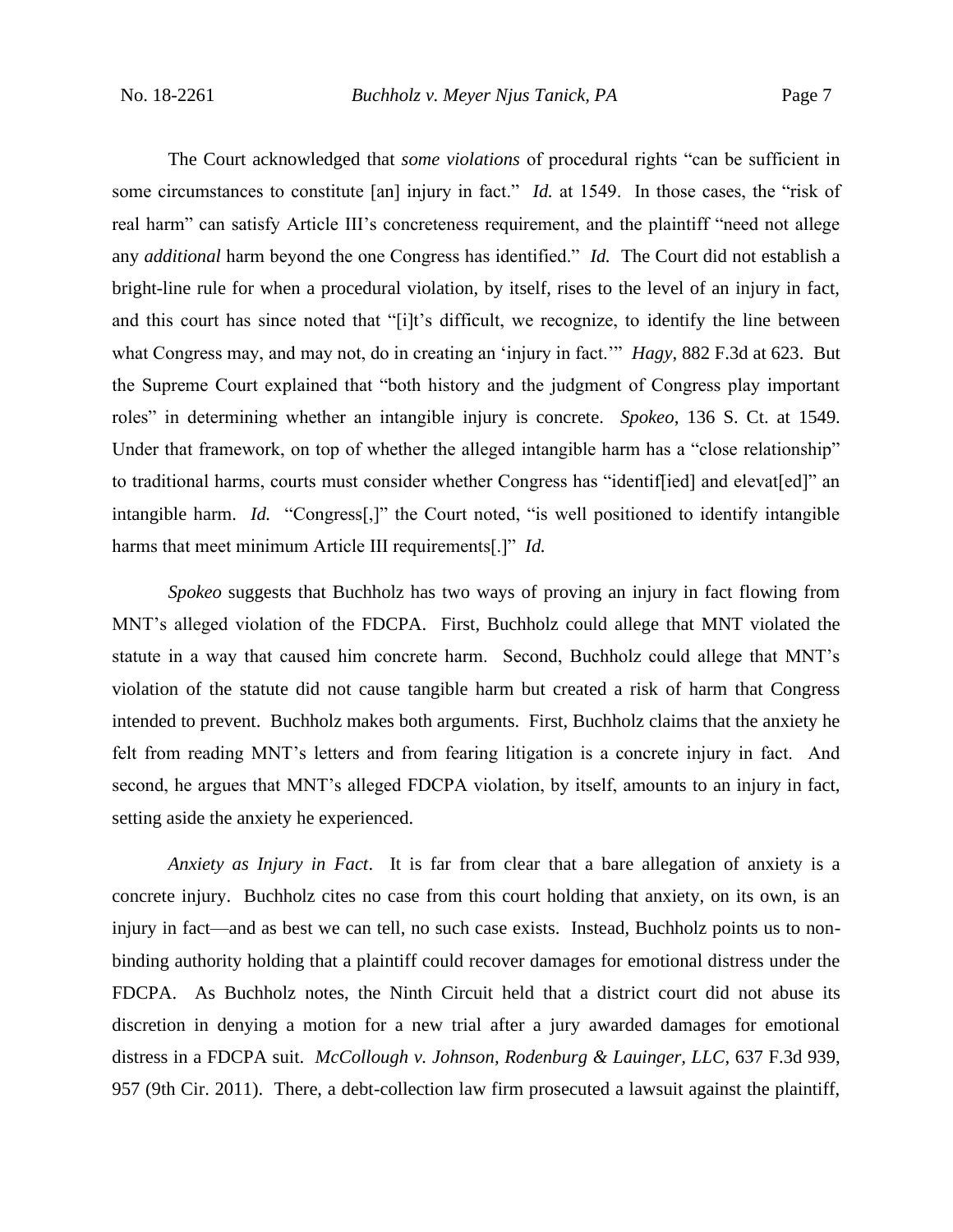even though the firm knew that the lawsuit was time-barred. *Id.* at 947. After the jury awarded statutory and punitive damages, along with \$250,000 for emotional distress, the defendants moved for a new trial and then appealed the district court's denial of that motion. *Id.* at 957. The Ninth Circuit affirmed that decision, explaining that the FDCPA "provides for the award of actual damages[,]" which could include damages for personal humiliation, embarrassment, mental anguish, and emotional distress. *Id.*

Within our circuit, several district courts have held the same. One court allowed the plaintiff to recover emotional-distress damages after a debt collector made repeated phone calls to collect a disputed debt, warned that the plaintiff had committed a felony by failing to pay the debt, and "stated she was outside the local county Sheriff's Office and [] about to walk in to get a warrant for [the] Plaintiff's arrest." *Smith v. Reliant Grp. Debt Mgmt. Sols.*, 2018 WL 3753976, at \*3 (E.D. Mich. Aug. 8, 2018). Likewise, a different district court held that the plaintiff could recover damages for emotional distress where the debt collector threatened to seize the plaintiff's personal property and press criminal charges if the plaintiff did not pay in twenty-four hours. *Link v. Recovery Sols. Grp., L.L.C.*, 2018 WL 1980657, at \*5 (E.D. Mich. Apr. 27, 2018).

Buchholz asks us to infer from those cases that anxiety, in the context of the FDCPA, is a cognizable injury. But those cases do not address the basis for the court's subject-matter jurisdiction. Thus, we cannot tell what the plaintiff's injury in fact was. As Buchholz knows well (and we discuss later), there are different ways to satisfy Article III's injury-in-fact requirement. Some procedural violations, by themselves, can amount to an injury in fact, even when the plaintiff has not suffered a tangible injury. *See Spokeo*, 136 S. Ct. at 1550.And that may well be what happened in those three cases, where the debt collector either knowingly litigated a time-barred claim or where the debt collector threatened the consumer with arrest and criminal prosecution unless the consumer paid promptly. Indeed, those violations alone may be cognizable injuries, setting aside whatever additional injuries the plaintiffs may have suffered. So we cannot infer from those three cases that the anxiety Buchholz has alleged is an injury in fact.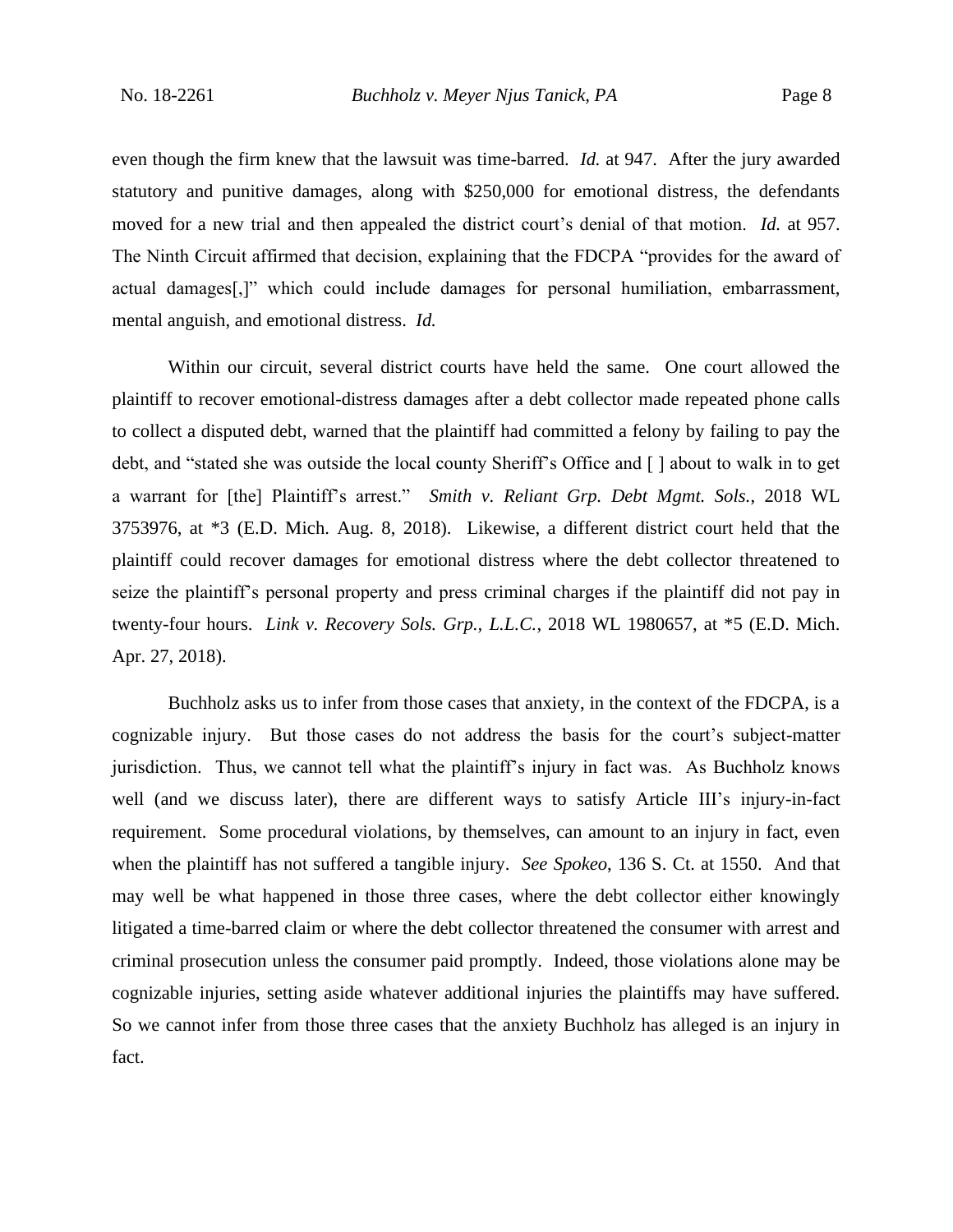Moreover, in those cases, the emotional distresses were accompanied by corroborating allegations that established more than bare anxiety. This makes sense. *Spokeo* instructs us to look to traditional harms when assessing allegations of intangible harm. And in the context of psychological injuries, alleging "anxiety" alone appears to fall short of cognizable injury as a matter of general tort law. One source, for example, defines psychological injury as "the result of exposure to an incident that is mentally and emotionally traumatic because the incident presents a threat to the plaintiff's life: to health, to control over one's life, to peace of mind and enjoyment of life, or even the threat of death itself." 26 Am. Jur. Proof of Facts 3d 1 n.3 (1994). Similarly, under the *Restatement*:

Emotional distress passes under various names, such as mental suffering, mental anguish, mental or nervous shock, or the like. It includes all highly unpleasant mental reactions, such as fright, horror, grief, shame, humiliation, embarrassment, anger, chagrin, disappointment, worry, and nausea. It is only where it is extreme that the liability arises.

## Restatement (Second) of Torts § 46 (1965).

To be fair, the Restatement (Third) of Torts: Physical and Emotional Harm § 45 (2012) broadly defines "emotional harm" to mean "impairment or injury to a person's emotional tranquility." And a comment notes that this harm "encompasses a variety of mental states, including . . . anxiety . . . ." *Id.* § 45 cmt. a. Nevertheless, that Restatement defines the possible liability for emotional harm narrowly to exclude mere anxiety: "An actor who by extreme and outrageous conduct intentionally or recklessly causes severe emotional harm to another is subject to liability for that emotional harm and, if the emotional harm causes bodily harm, also for the bodily harm." *Id.* § 46. So the conduct must be "extreme and outrageous" and the emotional harm must be "severe." In other words, "[a] great deal of conduct may cause emotional harm, but the requisite conduct for this claim—extreme and outrageous—describes a very small slice of human behavior. The requirement that the resulting harm be severe further limits claims." *Id.* § 46 cmt. a. Looking to traditional harms here does not help Buchholz.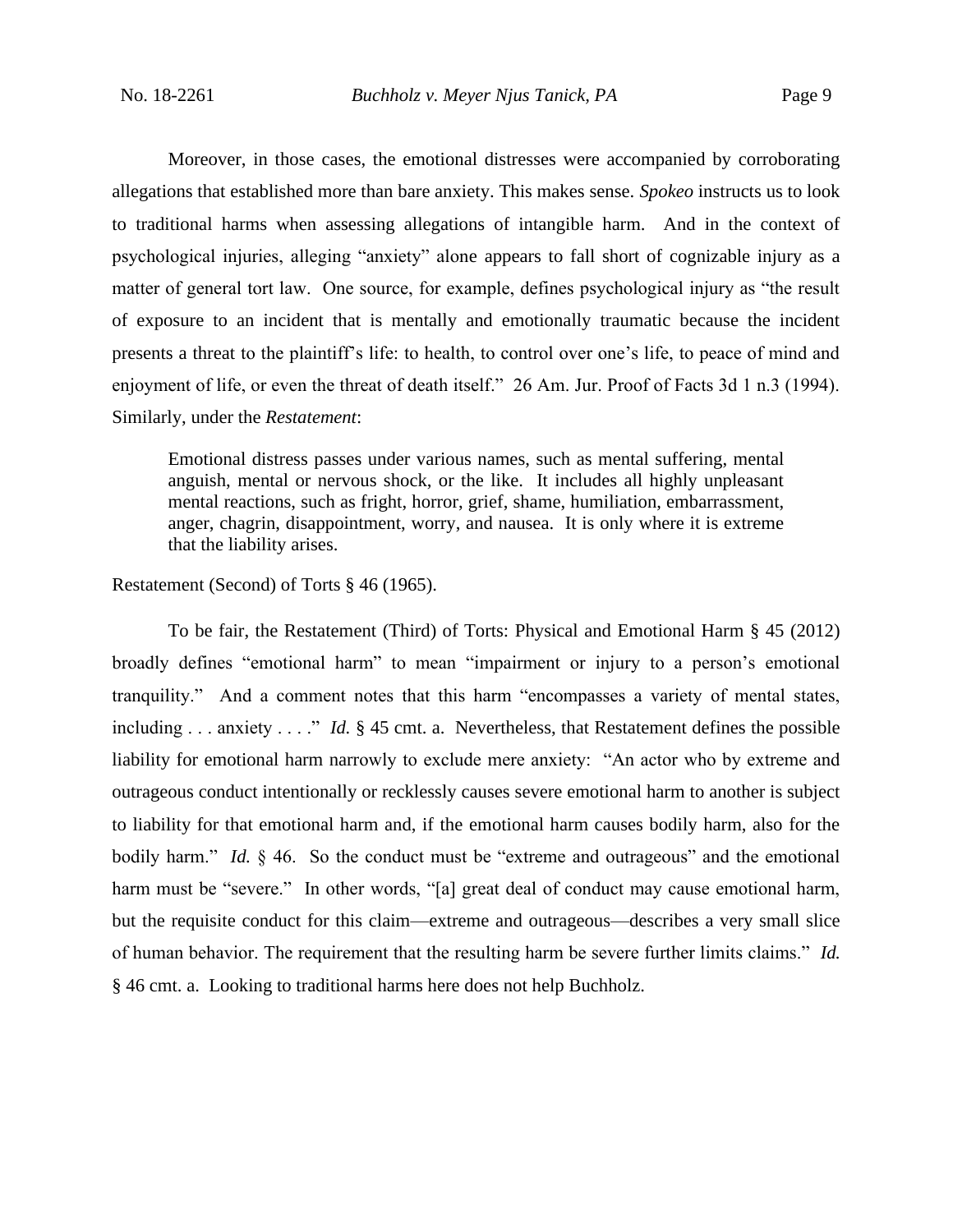Thus, Buchholz's failure to allege anything other than anxiety makes us skeptical about whether he has established an injury in fact.<sup>3</sup> In addition, we are reluctant to find that what the Supreme Court held in *Spokeo*⸺that an allegation of a "bare procedural violation" cannot satisfy Article III—can be undone by the simple addition of one word to a pleading.

Nevertheless, we need not decide whether a bare anxiety allegation, in the abstract, fails to satisfy the injury-in-fact requirement. Buchholz fails to establish his Article III standing for other reasons more specifically related to his complaint.

Indeed, Buchholz fails a different aspect of the injury-in-fact analysis. His problem is that his anxiety, as alleged, amounts to the fear of a future harm—an "injury" that is rarely cognizable. After Buchholz received MNT's letters, he allegedly "felt an undue sense of anxiety that he *would be* subjected to legal action if prompt payment [on his debts] was not made." (R. 12, First Am. Compl. ¶ 32 (emphasis added).) In other words, Buchholz was nervous about being sued at some point in the future.

But the Supreme Court has explained that the fear of a future harm is not an injury in fact unless the future harm is "certainly impending." *Clapper v. Amnesty Int'l USA*, 568 U.S. 398, 410 (2013). That case addressed a constitutional challenge to the Foreign Intelligence Surveillance Act of 1978, which authorizes government surveillance of certain foreigners located outside the United States. *Id.* at 401. The challengers, a group of attorneys and human rights advocates, alleged several injuries in fact, including their fear that the government would monitor their communications with foreign contacts. *Id.* at 410. But because it was far from certain that the government would intercept any of the challengers' communications, the Court described the challengers' alleged injury as a "highly speculative fear" that was not cognizable. *Id.* When a plaintiff claims to have standing based on the threat of a future injury, it is not enough that the future injury is reasonably likely to occur—the "threatened injury must be certainly impending." *Id.*

**<sup>3</sup>**We are mindful of the Supreme Court's admonition that we must keep the merits of his claim separate from the standing question. *Steel Co. v. Citizens for a Better Env't*, 523 U.S. 83, 96 (1998) (explaining the "fundamental distinction" between the merits and standing). Buchholz's failure to allege what would amount to a plausible merits claim of emotional distress at common law seems, perhaps, more suited to the former inquiry and not the latter.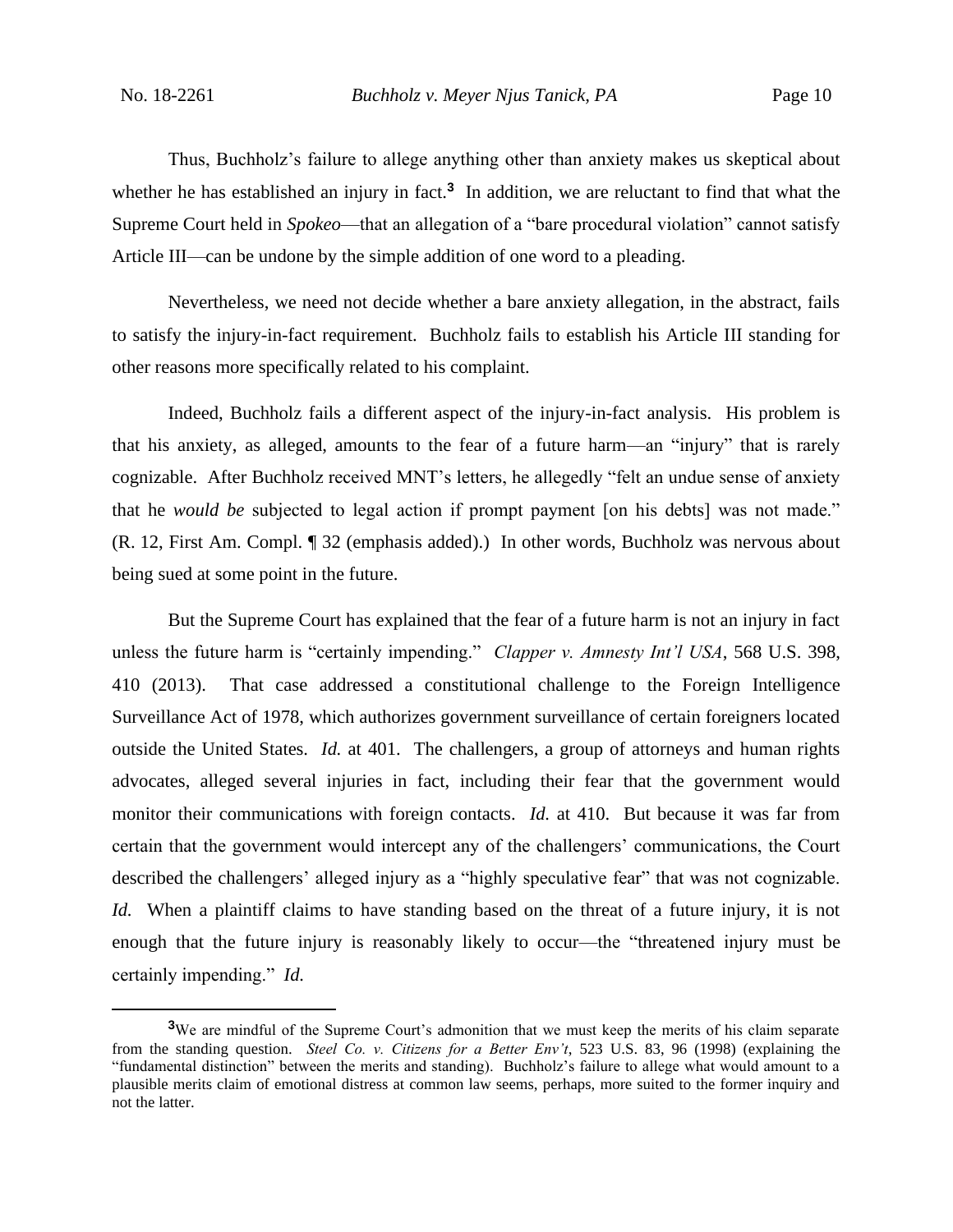Buchholz lacks standing under *Clapper* because the threat of litigation was not "certainly impending" when Buchholz filed his complaint. MNT's letters do not threaten litigation, nor has Buchholz alleged that he received any other communications from MNT warning that a lawsuit was forthcoming. And most importantly, Buchholz has not alleged that he refuses to pay what MNT says he owes. Rather, he fears what might happen *if* he does not pay. So far as we know, Buchholz might decide to pay his debts, warding off any prospect of litigation. Because Buchholz has neither alleged that MNT has threatened to sue him nor that he refuses to pay his debts, we cannot infer that litigation is "certainly impending."

Finally, a plaintiff cannot create an injury by taking precautionary measures against a speculative fear. The *Clapper* challengers offered another theory of standing, explaining that they had incurred "costly and burdensome measures to protect the confidentiality of sensitive communications." *Id.* at 407 (internal quotation marks and citation omitted). The Court rejected that basis for standing, too, underscoring that the harm the challengers sought to avoid was "not certainly impending." *Id.* at 416. Plaintiffs "cannot manufacture standing merely by inflicting harm on themselves based on their fears of hypothetical future harm that is not certainly impending." *Id.* So Buchholz cannot claim—nor does he—that his meetings with his attorney amount to an injury in fact. Thus, Buchholz's allegation of anxiety falls short of the injury-infact requirement because it amounts to an allegation of fear of something that may or may not occur in the future.

Next, even if Buchholz's anxiety allegation could satisfy the injury-in-fact requirement, Buchholz must still satisfy the two remaining standing prerequisites: traceability and redressability. On this front, Buchholz comes up short again. MNT argues that Buchholz's sense of anxiety is "nothing other than the anxiety he would feel in facing debt collection," not because of anything specific to the letters. (Appellee Br. at 27.) In other words, Buchholz is anxious about the consequences of his decision to not pay the debts that he does not dispute he owes.

Buchholz's alleged injury looks like a self-inflicted injury, in which case he lacks standing to sue MNT. The D.C. Circuit, for example, has repeatedly stated that self-inflicted injuries are not even injuries in fact. *Pub. Citizen, Inc. v. Nat'l Highway Traffic Safety Admin.*,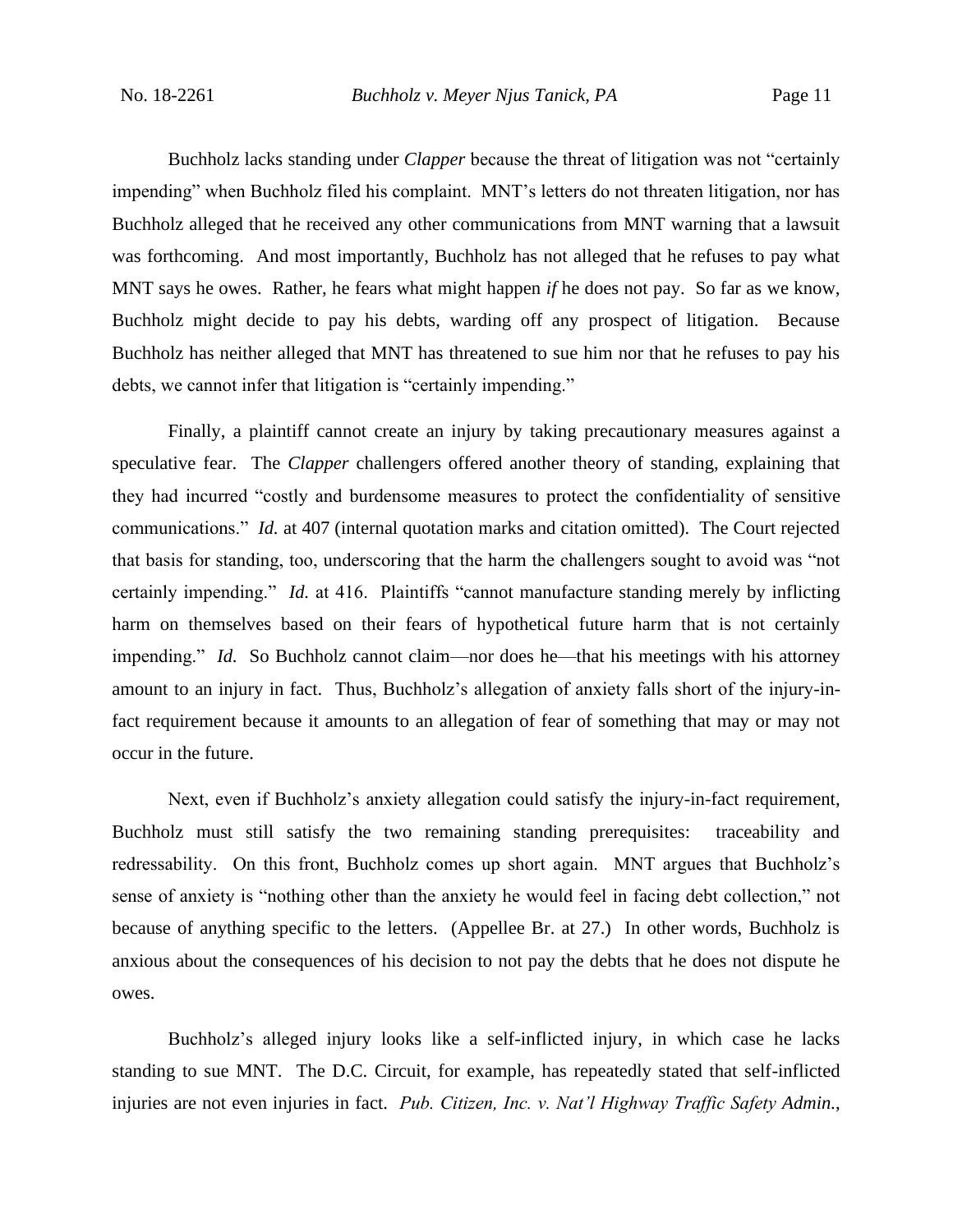489 F.3d 1279, 1290 (D.C. Cir. 2007) (Kavanaugh, J.); *Nat'l Family Planning & Reprod. Health Ass'n, Inc. v. Gonzales*, 468 F.3d 826, 831 (D.C. Cir. 2006); *Fair Emp't Council of Greater Washington, Inc. v. BMC Mktg. Corp.*, 28 F.3d 1268, 1276–77 (D.C. Cir. 1994). But the real point is that a self-inflicted injury fails the second standing prerequisite, traceability. The plaintiff must show "a fairly traceable connection between the plaintiff's injury and the complained-of conduct of the defendant." *Steel Co. v. Citizens for a Better Env't*, 523 U.S. 83, 103 (1998); *see also Warth v. Seldin*, 422 U.S. 490, 505 (1975) (To satisfy Article III, plaintiff must show "the asserted injury was the consequence of the defendants' actions[.]"). But if the plaintiff caused his own injury, he cannot draw a connection between that injury and the defendant's challenged conduct. A self-inflicted injury, by definition, is not traceable to anyone but the plaintiff.

This court has not addressed when an injury is self-inflicted, but other courts and treatises offer guidance. The standard for establishing traceability for standing purposes is *less demanding* than the standard for proving tort causation. *Pub. Interest Research Grp. of N.J., Inc. v. Powell Duffryn Terminals Inc.*, 913 F.2d 64, 72 (3d Cir. 1990). At the pleading stage, the plaintiff's burden of "alleging that their injury is 'fairly traceable'" to the defendant's challenged conduct is "relatively modest[.]" *Bennett v. Spear*, 520 U.S. 154, 171 (1997). Thus, harms that flow "indirectly from the action in question can be said to be 'fairly traceable' to that action for standing purposes." *Focus on the Family v. Pinellas Suncoast Transit Auth.*, 344 F.3d 1263, 1273 (11th Cir. 2003).

Still, there are cases when a plaintiff will fail to meet the traceability standard, such as when an injury is "so completely due to the [plaintiff's] own fault as to break the causal chain." *Petro-Chem Processing, Inc. v. E.P.A.*, 866 F.2d 433, 438 (D.C. Cir. 1989) (quoting 13 Wright, Miller & Cooper, Federal Practice and Procedure § 3531.5, at 458 (2d ed. 1984)). To give an example, the D.C. Circuit held that two plaintiffs could not obtain injunctive relief against their former employer because their injury was self-inflicted. *Taylor v. F.D.I.C.*, 132 F.3d 753, 759 (D.C. Cir. 1997). In that case, an employer reassigned the plaintiffs to a less desirable division after the plaintiffs expressed concerns about an internal reorganization. *Id.* The employees ultimately resigned and then sued, requesting reassignment to the positions they held before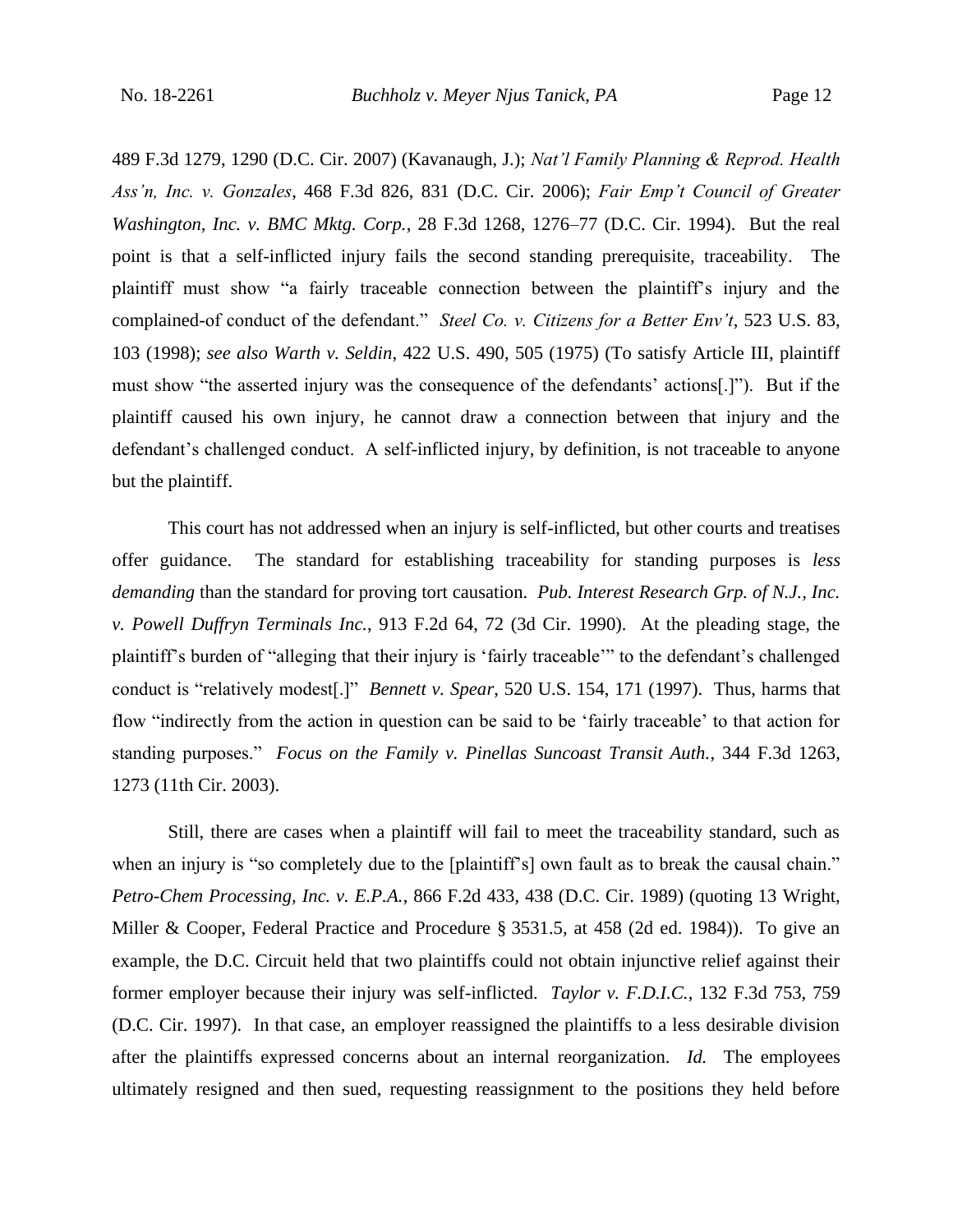criticizing the reorganization. *Id.* at 766. The D.C. Circuit noted that although the plaintiffs may have only formally requested *reassignment* to their old jobs, they effectively sought *reinstatement* to the company on top of reassignment. But because the plaintiffs departed the company voluntarily, they had "create[d] a large hole in their cause of action: In requesting reinstatement, they seek a remedy for injury that is in large part self-inflicted." *Id.* at 767.

For his first alleged injury in fact, Buchholz does not dispute that he owed the debts, nor does he allege that MNT's letters contained any inaccuracies. To be sure, MNT's letters made clear that Buchholz's creditors had not forgotten about him. But the anxiety Buchholz alleges is not because of anything MNT wrote. He alleges an "undue sense of anxiety that he would be subjected to legal action *if* prompt payment was not made" on his debts. (R. 12, First Am. Compl. at ¶ 32 (emphasis added).) The cause of that anxiety falls squarely on Buchholz because *he* chose not to pay his debts—and now fears the consequences of his delinquency. So even if anxiety is a cognizable injury—and we have our doubts—the anxiety that Buchholz alleges is not traceable to anyone but him. For these reasons, Buchholz cannot establish standing based on his allegations of anxiety.**<sup>4</sup>**

*Procedural Violation as Injury in Fact*. Buchholz has one other possible injury in fact: MNT's alleged FDCPA violation. Buchholz claims that MNT violated the FDCPA's prohibition of the "false representation or implication that any individual is an attorney or that any communication is from an attorney" when it sent two letters suggesting that an attorney had formed a professional legal opinion that he owed the two debts. 15 U.S.C. § 1692e(3). And Buchholz argues that this violation, by itself, is an injury in fact.

Congress may create procedural rights and provide parties with a cause of action to vindicate their rights. It did so with the FDCPA, which allows consumers to sue "any debt collector who fails to comply with any provision [of the FDCPA.]" 15 U.S.C.  $\S$  1692k(a). But just because a plaintiff alleges a procedural violation does not mean the plaintiff has constitutional standing. *Spokeo*, 136 S. Ct. at 1549. No matter what Congress provides by

<sup>&</sup>lt;sup>4</sup>This also stands in direct contrast with the emotional distress that plaintiffs have recovered for in other cases because that distress is directly traceable to the defendants' debt-collecting conduct.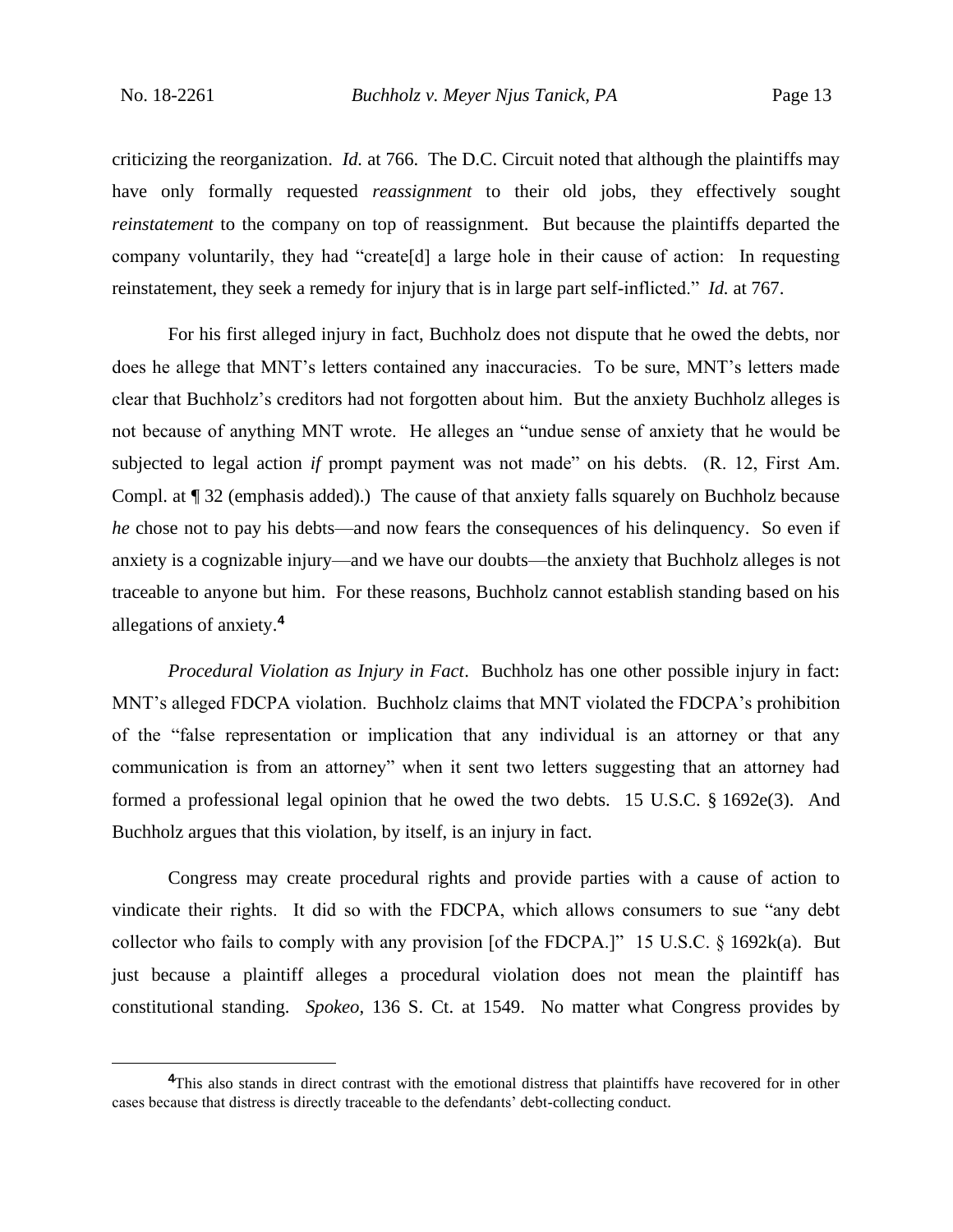statute, the plaintiff must still satisfy Article III's standing prerequisites, including the injury-infact requirement. *Id.*

*Spokeo* makes this principle clear. The relevant statute in *Spokeo*—the Fair Credit Reporting Act—regulates creating consumer credit reports and requires credit reporting agencies to engage in "fair and accurate credit reporting." 15 U.S.C. § 1681(a)(1). And like the FDCPA, that statute provides consumers with a cause of action to sue any party that "willfully fails to comply with any requirement" of the Act. 15 U.S.C. § 1681n(a). But not all violations of the Fair Credit Reporting Act are injuries in fact. *See, e.g.*, *Spokeo*, 136 S. Ct. at 1550 ("It is difficult to imagine how the dissemination of an incorrect zip code, without more, could work any concrete harm."). A bare procedural violation, "divorced from any concrete harm," cannot satisfy Article III's injury-in-fact requirement, even if the plaintiff has a statutory basis for litigating the claim in federal court. *Id*. at 1549.

The upshot of *Spokeo* is that not *all* procedural violations open the door to federal court. But *some* do, even when the procedural violation causes only an intangible injury. *Id*. Congress may choose to "identify[] and elevat[e]" certain intangible, concrete harms by statute. *Id.* That is not to say that Congress can, by statute, declare an injury concrete when the injury is, in fact, abstract and non-cognizable. But Congress may provide procedural rights that protect concrete interests, along with causes of action that allow plaintiffs to vindicate their rights. So if the plaintiff alleges a violation of a procedural right that protects a concrete interest, the plaintiff "need not allege any *additional* harm beyond the one Congress has identified." *Id.*

*Spokeo* tells us to consider two factors to determine whether an intangible injury is cognizable. First, we consider congressional judgment. *Id.* Because Congress is "well positioned to identify intangible harms that meet minimum Article III requirements," its decision to create certain procedural rights and causes of action is "instructive and important." *Id.* So we look to "whether Congress conferred the procedural right in order to protect an individual's concrete interests." *Macy v. GC Servs. Ltd. P'ship*, 897 F.3d 747, 754 (6th Cir. 2018) (internal quotation marks omitted) (quoting *Strubel v. Comenity Bank*, 842 F.3d 181, 189 (2d Cir. 2016)).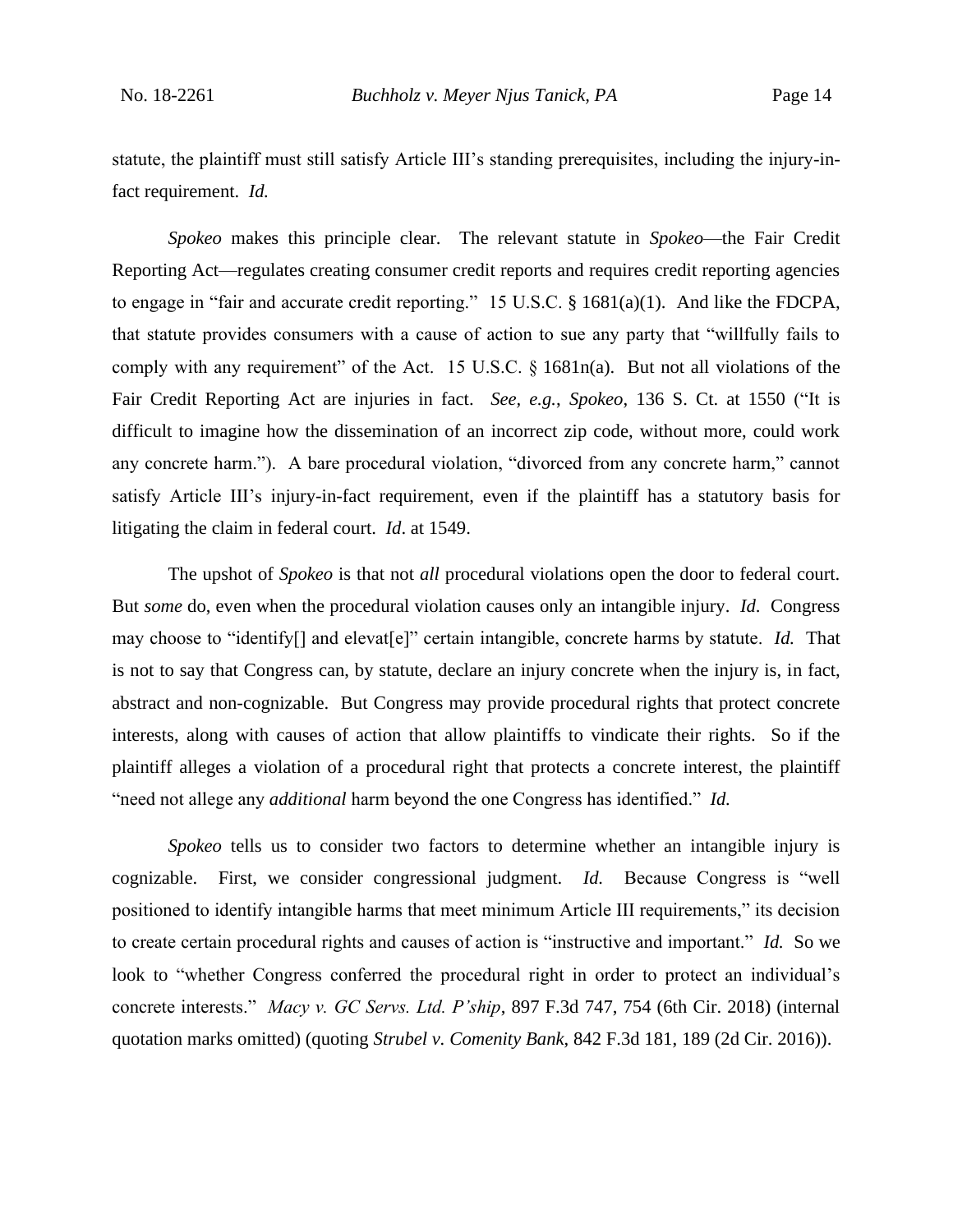Although Congress's judgment may be informative, *Spokeo* explains, it is not determinative. That brings us to the second factor, the common law. An intangible harm that is analogous to a harm recognized at common law signals that the harm is cognizable. To that end, we consider traditional harms under English and American law. *Spokeo*, 136 S. Ct. at 1549.

Three recent, post-*Spokeo* decisions—two from this court, the other from the Eighth Circuit—help further clarify when an FDCPA violation creates an injury in fact. In *Hagy*, we held that the plaintiffs lacked standing because they suffered no harm—tangible or intangible from the alleged procedural violation. 882 F.3d at 618. Having defaulted on a loan, the plaintiffs in *Hagy* contacted their creditor to try to work out a payment agreement, and they succeeded: the creditor's attorney wrote the plaintiffs' attorney to say that the plaintiffs were no longer responsible for the remaining balance on the loan. *Id.* at 618–19. But under the FDCPA, debt collectors must identify themselves as such when communicating with consumers, and the creditor's attorney failed to do so in his correspondence with the plaintiffs' attorney. *Id.* (discussing 15 U.S.C. § 1692e(11)). So even though the creditor's attorney relieved them of their obligation to pay, the plaintiffs sued the attorney for violating the FDCPA.

We held that the plaintiffs lacked standing because they did not (and could not) allege any harm from the creditor's procedural violation. *Id.* at 623. The creditor's attorney delivered good news, essentially eliminating the plaintiffs' debt, so no harm could have come from that communication. That is not to say that a violation of  $\S 1692e(11)$  can never cause an injury in fact, just that it does not *necessarily* create a cognizable injury. Whether a procedural violation is cognizable depends on the particular circumstances of the case. And based on the record in *Hagy*, we could not see "how the [creditor attorney's] letter did anything other than help the [plaintiffs]." *Id.* at 622.

*Macy*, another FDCPA case published several months after *Hagy*, falls on the other end of the spectrum: the *Macy* plaintiffs alleged a procedural violation that turned out to be an injury in fact. 897 F.3d at 761. Those plaintiffs received a debt-collection letter explaining that they could dispute their debt within 30 days—and that if they did so, the debt collector would provide them with verification of the debt's validity. *Id.* at 751. But the debt collector neglected to inform the plaintiffs that it was legally obligated to provide that verification *only* if the plaintiffs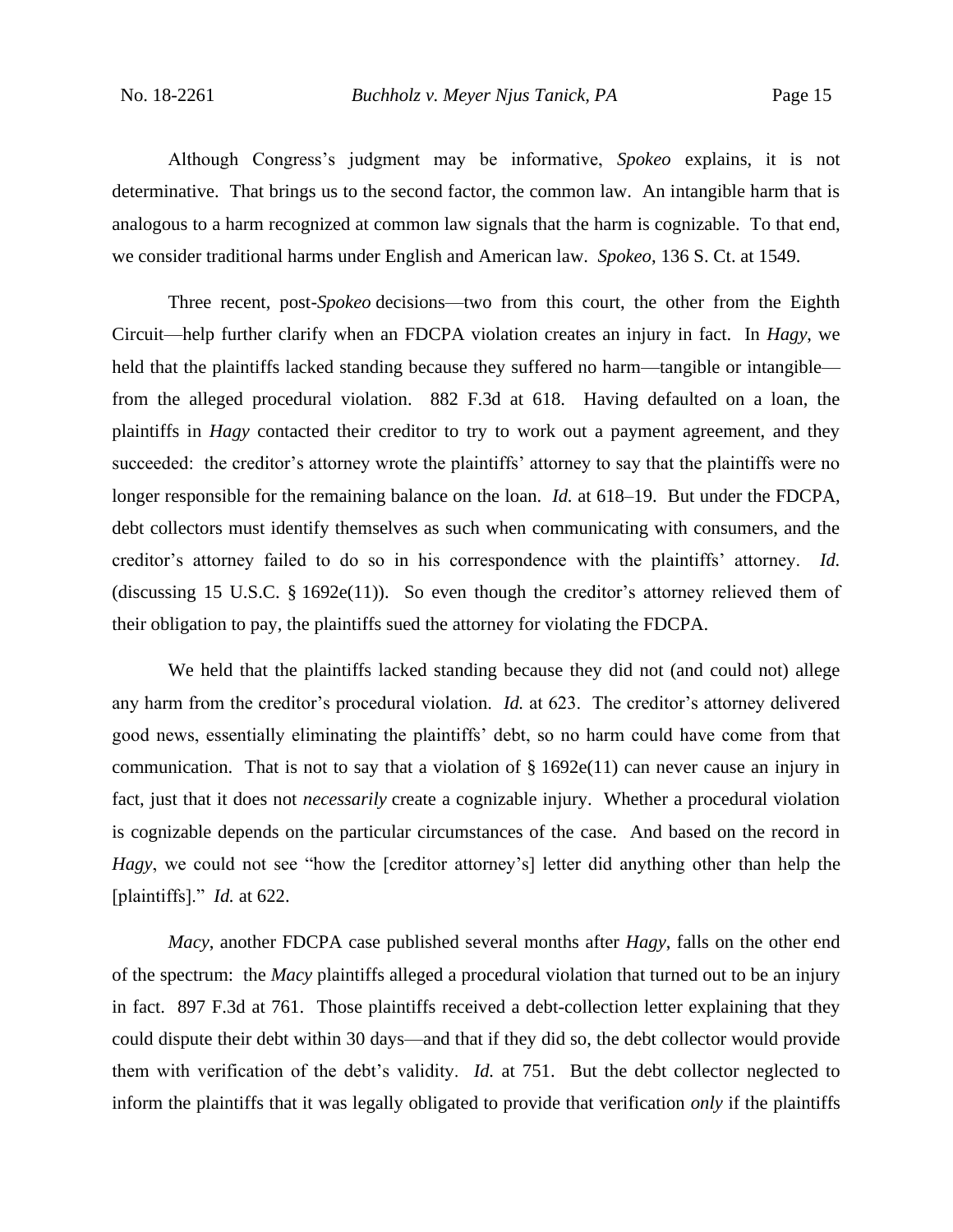contested the debt *in writing*. *Id.***<sup>5</sup>** The plaintiffs sued, and the defendants challenged the court's subject-matter jurisdiction, arguing that the plaintiffs had not suffered an injury in fact. We rejected that challenge and held that the plaintiffs had standing because the debt collectors' misstatement could have led the plaintiffs to contest the debt orally and waive some of the FDCPA's other protections of their concrete interests. *Id.* at 758. For example, if the plaintiffs had disputed their debts orally and requested verification of the debt's validity, the debt collector could have continued to demand payment from the plaintiffs without first providing evidence that the debt was, in fact, valid. *Id.* In short, the defendant's letter placed the plaintiffs "at a materially greater risk of falling victim to 'abusive debt collection practices.'" *Id.* (quoting 15 U.S.C. § 1692(e)).

Finally, the Eighth Circuit held that an alleged FDCPA violation was an injury in fact because the plaintiff alleged a harm that Congress intended to prevent and that bears a close relationship to harms recognized at common law. *Demarais v. Gurstel Chargo, P.A.*, 869 F.3d 685 (8th Cir. 2017). The dispute in *Demarais* began in state court, where a debt-collection firm filed a complaint to collect a consumer debt. *Id.* at 689. The consumer did not answer the complaint, but rather than file a default judgment, the debt-collection firm asked the court to set the case for trial, thinking that the consumer would not appear.**<sup>6</sup>** On the date of trial, however, the consumer appeared with an attorney, ready to litigate. The debt-collection firm, on the other hand, had not prepared, assuming that the consumer would not show. Caught flatfooted, the debt-collection firm ultimately moved to dismiss the complaint with prejudice. *Id.* at 690. But several weeks later, the debt-collection firm sent the consumer a letter demanding payment on the debt, along with interrogatories and requests for admission, and told the consumer to respond in 30 days. *Id.*

**<sup>5</sup>**Under 15 U.S.C. § 1692g(a)(4), the debt collector must notify the consumer of its obligation to obtain verification of the debt and mail that verification to the consumer if the consumer disputes the debt *in writing*. And under 15 U.S.C. § 1692g(a)(5), the debt collector must provide the consumer with the name and address of the original creditor—again only if the consumer disputes the debt *in writing*.

**<sup>6</sup>**The plaintiff alleged that under Minnesota law, obtaining a judgment for non-appearance at trial is easier than obtaining a default judgment on a consumer debt when the consumer fails to answer a complaint. *Demarais v. Gurstel Chargo, P.A.*, 869 F.3d 685, 689 (8th Cir. 2017)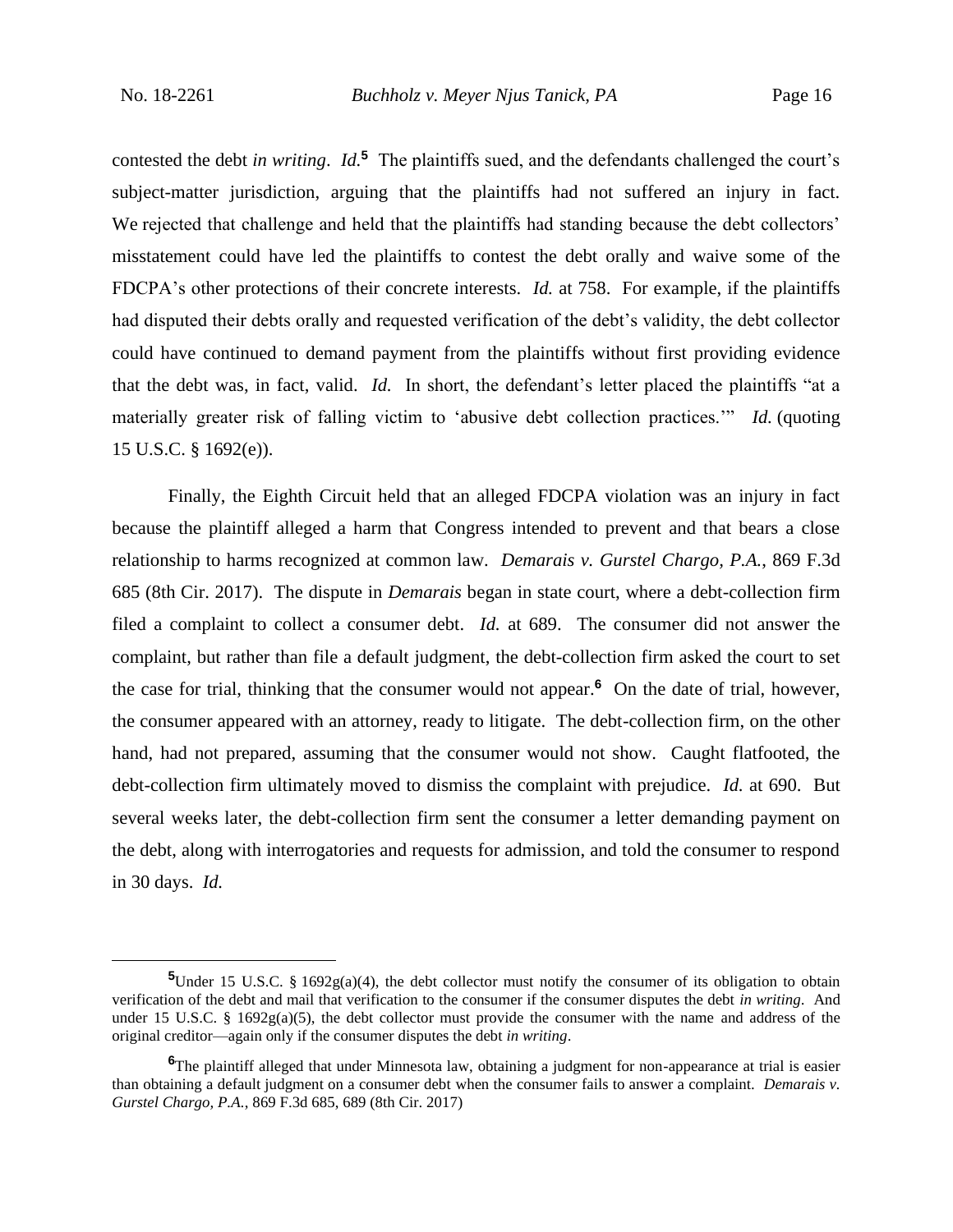After receiving that letter, the consumer sued the debt-collection firm in federal court, alleging that the firm violated the FDCPA by trying to collect a debt not "permitted by law." *See*  15 U.S.C. § 1692f(1). The debt-collection firm argued that the plaintiff, who had alleged only intangible injuries, had not shown a concrete injury in fact, so the court considered *Spokeo*'s two factors. On the first factor, congressional judgment, the court noted that Congress had "identified a harm—being subjected to attempts to collect debts not owed[,]" and that Congress created a procedural right to "be free from attempts to collect debts not owed, helping to guard against identified harms." *Demarais*, 869 F.3d at 691–92. And on the common law, the court explained that the harm Congress identified—being asked to pay a debt not owed—resembles "the harm suffered by victims of the common-law torts of malicious prosecution, wrongful use of civil proceedings, and abuse of process." *Id.* at 691. Having alleged a harm that Congress intended to prevent—and that resembled a harm recognized at common law—the plaintiff satisfied Article III's injury-in-fact requirement. *Id.* at 692.

Buchholz claims that MNT's alleged procedural violation caused a concrete—though intangible—injury. So we consider the two factors from *Spokeo*, congressional judgment and the common law, to determine whether the procedural violation is cognizable. Buchholz argues and we do not disagree—that Congress passed the FDCPA to prevent debt collectors from engaging in abusive debt-collection practices. But even assuming MNT violated the statute by misrepresenting that an attorney had reviewed Buchholz's debts, we find ourselves, like we were in *Hagy*, unable to identify any harm to come from that violation. Buchholz gives us no reason to believe he did not owe the debts. He does not allege, for example, that the statute of limitations has expired, that res judicata precludes MNT from collecting the debts, or even that MNT miscalculated the amounts he allegedly owes. Nor does he allege, like the plaintiffs in *Macy*, any omissions or misstatements in the letters that could have caused him to waive some of his procedural rights under the FDCPA. The letters simply informed Buchholz of the two debts and contained boilerplate language—required under the FDCPA—about how to pay or challenge the debts. And to be sure, Buchholz has not alleged that MNT threatened him with arrest or criminal prosecution, as the debt collectors did in *Smith* and *Link*. We are at a loss for how MNT's letters caused any harm, much less harm that Congress intended to prevent when it enacted the FDCPA.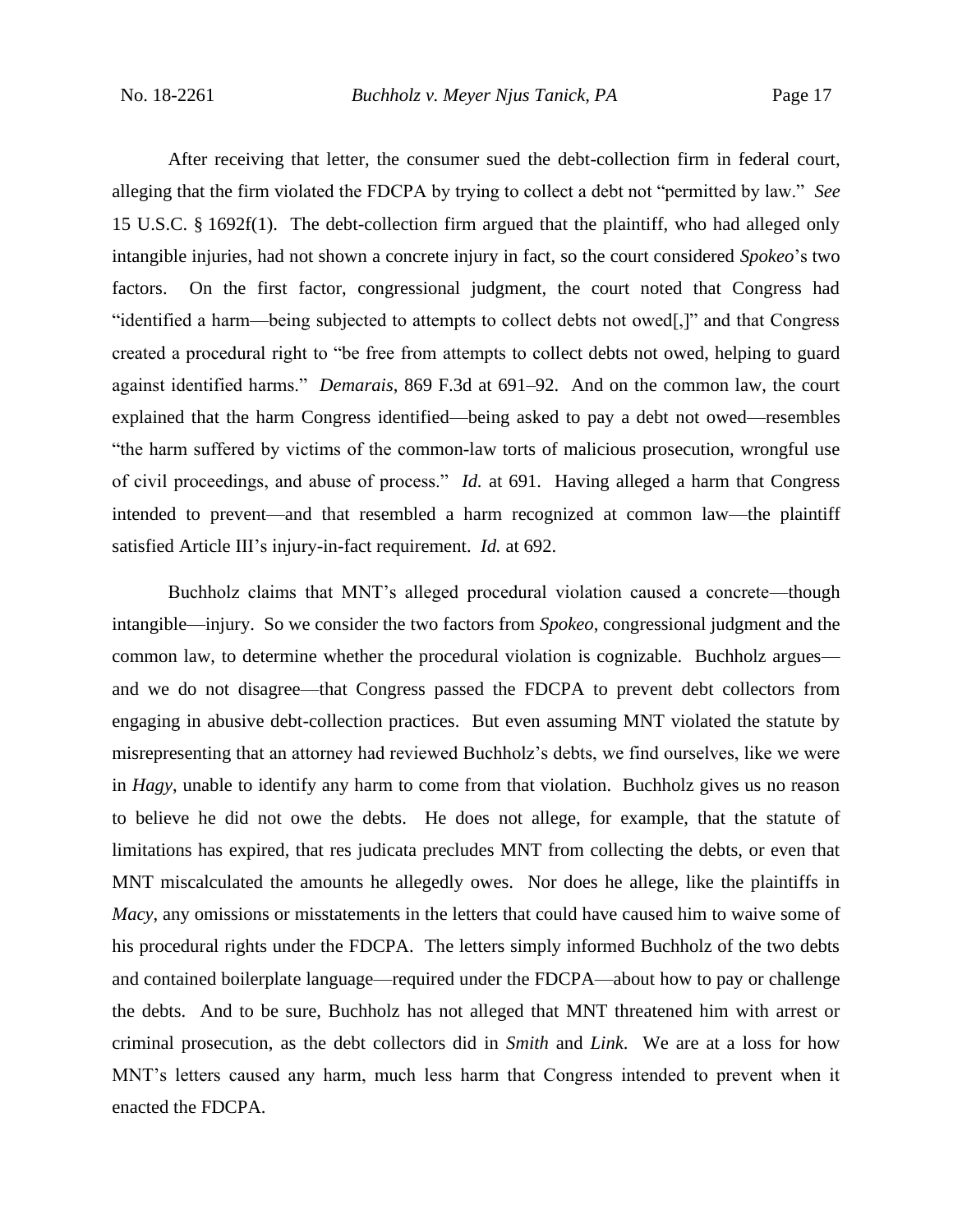As to the second *Spokeo* factor, the common law, Buchholz comes up short again. Buchholz makes no argument that the injury he suffered is like a harm that the common law recognizes. Nor could he. MNT's letters do not even mention litigation, so any comparison to abuse of process would be inapt. Malicious prosecution does not fit, either, because Buchholz has not alleged that MNT ever threatened him with arrest, criminal prosecution, or civil litigation. Nor does intentional infliction of emotional distress, as we discuss above, which requires conduct "so outrageous in character, and so extreme in degree, as to go beyond all possible bounds of decency, and to be regarded as atrocious, and utterly intolerable in a civilized community." Restatement (Second) of Torts § 46, cmt. d (1965). MNT's letters cannot possibly rise to that level. Buchholz's failure to identify an analogous harm and corresponding common law cause of action—and our inability to identify one on his behalf—is another signal that his alleged harm is not cognizable.

Because Buchholz has not shown that he suffered a harm Congress intended to prevent or that is analogous to a harm that the common law recognizes, he cannot prevail on the theory that MNT's procedural violation, by itself, is an injury in fact.

## III.

Buchholz has failed to allege a concrete injury in fact fairly traceable to MNT's challenged conduct. Thus, he lacks standing to bring this claim, and we lack subject-matter jurisdiction to consider it. For that reason, we decline to address MNT's alternative argument that Buchholz has failed to state a claim. We AFFIRM.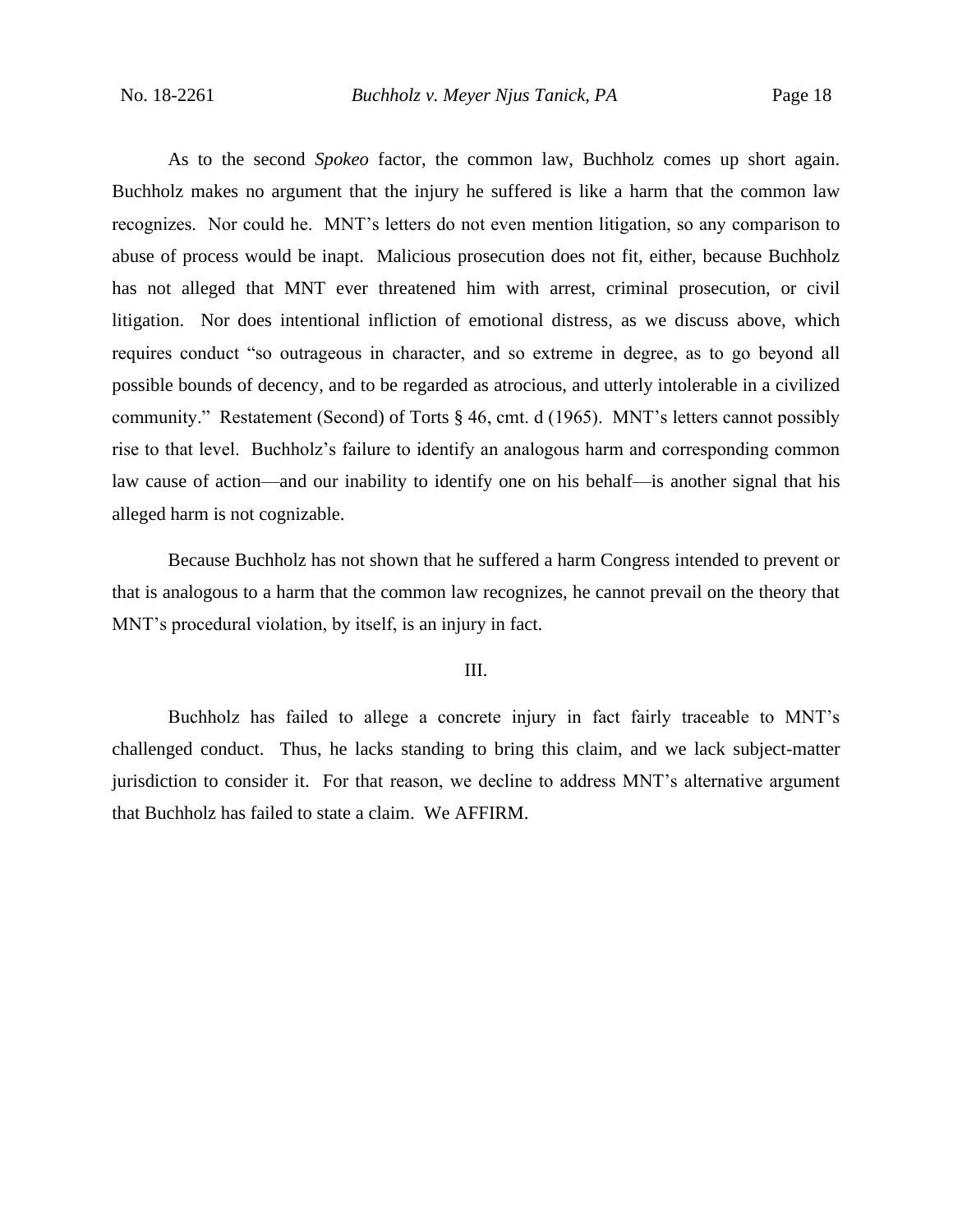# **CONCURRING IN PART AND IN THE JUDGMENT** \_\_\_\_\_\_\_\_\_\_\_\_\_\_\_\_\_\_\_\_\_\_\_\_\_\_\_\_\_\_\_\_\_\_\_\_\_\_\_\_\_\_\_\_\_\_\_\_\_\_\_\_\_\_

\_\_\_\_\_\_\_\_\_\_\_\_\_\_\_\_\_\_\_\_\_\_\_\_\_\_\_\_\_\_\_\_\_\_\_\_\_\_\_\_\_\_\_\_\_\_\_\_\_\_\_\_\_\_

MURPHY, Circuit Judge, concurring in part and concurring in the judgment. The court offers a thoughtful discussion of difficult standing questions, and I concur in a part of its opinion. The court rightly holds that, under current pleading rules, Gustav Buchholz did not plausibly allege that his anxiety was caused by the (purportedly) illegal conduct of Meyer Njus Tanick, PA. And the court rightly holds that, under current Supreme Court precedent, a violation of the Fair Debt Collection Practices Act does not automatically create standing. I cannot, however, join in the parts of the opinion that express doubt over whether mental anxiety can create a "Case" or "Controversy" under Article III of the Constitution. I therefore concur in the judgment, as I believe that mental harm can produce an Article III case. I write to briefly explain my thinking.

I begin with the basics. Article III grants only the "judicial Power" to federal courts and permits those courts to exercise this power only in "Cases" or "Controversies." U.S. Const. art. III, §§ 1–2. These words place real limits on the judicial branch's power to intervene in people's lives through the resolution of (often weighty) legal issues. *Cf. In re 2016 Primary Election*, 836 F.3d 584, 587–88 (6th Cir. 2016). That has been true since the founding. When President Washington asked the Supreme Court for a legal opinion apart from a pending "case," the Justices replied that the "lines of separation drawn by the Constitution between the three" branches of government prevented them from giving that sort of advice. 3 Henry P. Johnston, *The Correspondence and Public Papers of John Jay* 488 (1891); *see* 3 Joseph Story, *Commentaries on the Constitution of the United States* § 1565 & n.3, at 420 (1833). The rule against "advisory opinions" has been in place ever since. *See Steel Co. v. Citizens for a Better Env't*, 523 U.S. 83, 101 (1998); *United States v. Fruehauf*, 365 U.S. 146, 157 (1961); *United States v. Evans*, 213 U.S. 297, 300–01 (1909).

With this judicial limit secure, the Supreme Court next needed "to distinguish requests for advisory opinions" that courts must decline from the "true 'Cases' and 'Controversies'" that they may entertain. Ann Woolhandler & Caleb Nelson, *Does History Defeat Standing*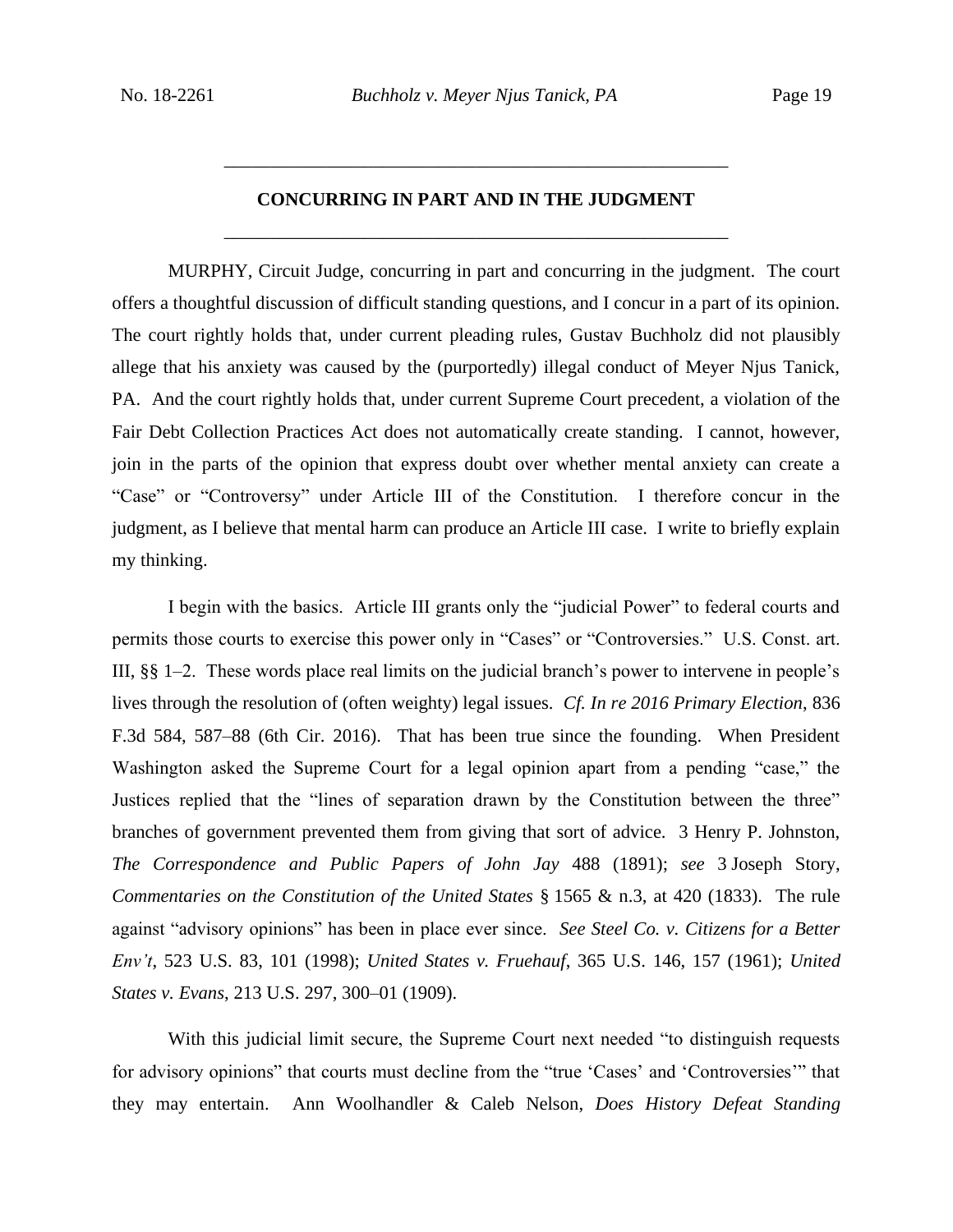*Doctrine?*, 102 Mich. L. Rev. 689, 722 (2016). The Court has defined these terms with an eye toward history, holding that they refer to disputes "of the sort traditionally amenable to, and resolved by, the judicial process." *Steel Co.*, 523 U.S. at 102 (citing *Muskrat v. United States*, 219 U.S. 346, 356–57 (1911)). In other words, the judicial power "come[s] into play only in matters that were the traditional concern of the courts at Westminster and only if they arose in ways that to the expert feel of lawyers constituted 'Cases' or 'Controversies.'" *Vt. Agency of Nat. Res. v. U.S. ex rel. Stevens*, 529 U.S. 765, 774 (2000) (quoting *Coleman v. Miller*, 307 U.S. 433, 460 (1939) (Frankfurter, J., concurring)).

The concept that now goes by "standing" (but that existed well before that label) is one of the "doctrine[s] rooted in the traditional understanding of a case or controversy." *Spokeo, Inc. v. Robins*, 136 S. Ct. 1540, 1547 (2016); *see* Woolhandler & Nelson, *supra*, at 691. The Supreme Court's cases have gradually molded this doctrine into the test we know today: To sue, a plaintiff "must have (1) suffered an injury in fact, (2) that is fairly traceable to the challenged conduct of the defendant, and (3) that is likely to be redressed by a favorable judicial decision." *Spokeo*, 136 S. Ct. at 1547. Its cases have further developed the test's injury element to require the "invasion of a legally protected interest which is (a) concrete and particularized, and (b) 'actual or imminent.'" *Lujan v. Defenders of Wildlife*, 504 U.S. 555, 560 (1992) (citations omitted).

When applying this modern test, though, the Court has not lost sight of evidence about what has historically made out a "case." *E.g.*, *Sprint Commc'ns Co. v. APCC Servs., Inc.*, 554 U.S. 269, 274–85 (2008); *Vt. Agency*, 529 U.S. at 773–78. Take the injury-in-fact element. The Court has not considered whether an asserted injury qualifies as "concrete" using judicial intuition alone. It has instead considered whether the injury "has a close relationship to a harm that has traditionally been regarded as providing a basis for a lawsuit in English or American courts." *Spokeo*, 136 S. Ct. at 1549. That makes good sense. An "accepted tradition" that courts can redress a certain type of injury should "not to be laid on the examining table and scrutinized for its conformity to" the concrete-injury element more recently devised by the Court. *See Rita v. United States*, 551 U.S. 338, 379 (2007) (Scalia, J., concurring in part and concurring in the judgment) (citation omitted). No, "such traditions are themselves the stuff out of which" the meaning of that element should be formed. *See id.* (citation omitted). Here, as elsewhere, "[a]ny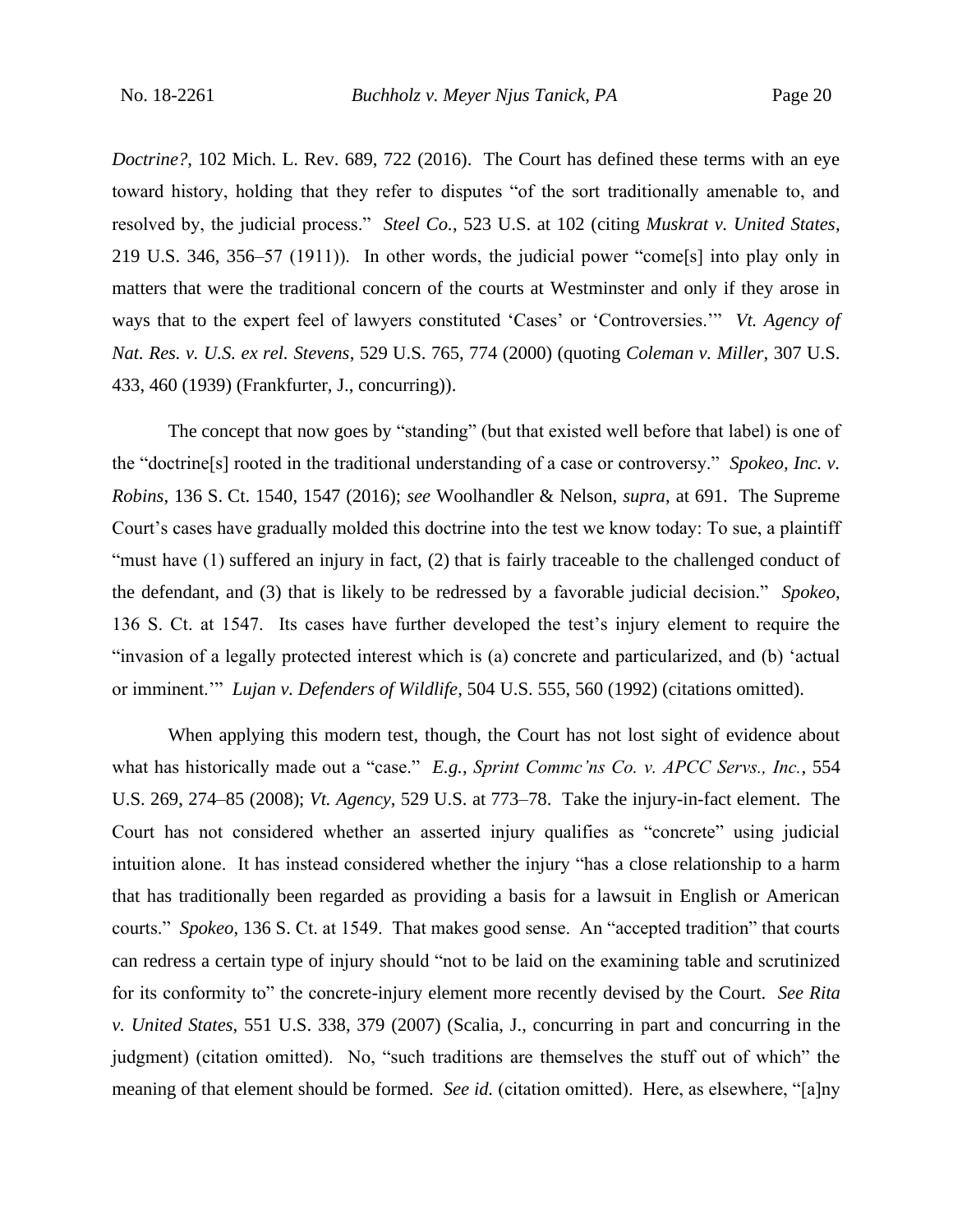test the Court adopts must acknowledge a practice that was accepted by the Framers and has withstood the critical scrutiny of time and political change." *Town of Greece v. Galloway*, 572 U.S. 565, 577 (2014); *see Burnham v. Super. Ct. of Cal.*, 495 U.S. 604, 619 (1990) (plurality op.).

How does this analysis play out for mental distress? In my view, it depends on the nature of the actions that cause the distress. Compare two examples. In the first, the government agrees to transfer its property to a religious college. Bystanders to this transfer sue to stop it, claiming as their injury the distress caused from knowing that their government is violating the Establishment Clause. *See Valley Forge Christian Coll. v. Ams. United for Separation of Church & State, Inc.*, 454 U.S. 464, 485 (1982). In the second, a group pickets outside the funeral of a soldier killed in Afghanistan using odious language like "Thank God for Dead Soldiers." The soldier's father sues the group for the intentional infliction of emotional distress, claiming as his injury the distress caused by their conduct. *See Snyder v. Phelps*, 562 U.S. 443, 448–50 (2011). I tend to think that the former allegations do not suffice whereas the latter allegations likely do. Why? When it comes to whether mental harms can establish an Article III case, I read Supreme Court precedent as resembling Justice Thomas's recent proposal to distinguish between an alleged violation of a public right (like the first example) and an alleged violation of a private right (like the second example). *Spokeo*, 136 S. Ct. at 1550–53 (Thomas, J., concurring). That precedent suggests that mental harms arising from the violation of only personal rights create Article III cases.

Start with the public-rights example. *See Valley Forge*, 454 U.S. at 485. The Supreme Court has "consistently held that a plaintiff raising only a generally available grievance about government—claiming only harm to his and every citizen's interest in proper application of the Constitution and laws, and seeking relief that no more directly and tangibly benefits him than it does the public at large—does not state an Article III case or controversy." *Lance v. Coffman*, 549 U.S. 437, 439 (2007) (per curiam) (citation omitted); *Schlesinger v. Reservists Comm. to Stop the War*, 418 U.S. 208, 225–26 (1974); *Ex parte Levitt*, 302 U.S. 633, 635–36 (1937) (per curiam); *Fairchild v. Hughes*, 258 U.S. 126, 129–30 (1922); *cf. Kanuszewski v. Mich. Dep't of Health & Human Servs.*, 927 F.3d 396, 426 (6th Cir. 2019) (Rogers, J., concurring). Even when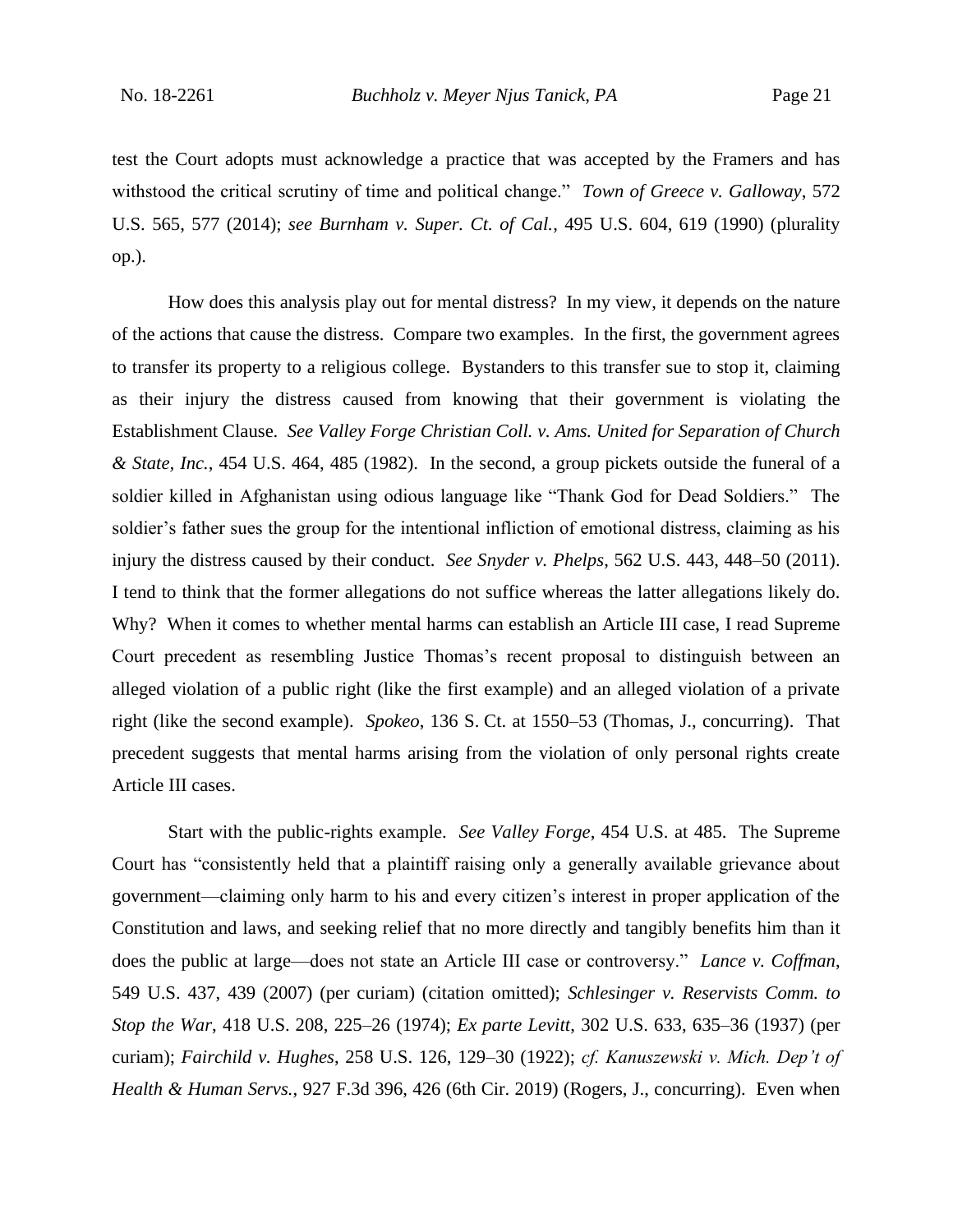the government's alleged violation of a law produces mental distress in the party who seeks to challenge it, that sort of "psychological" trauma alone "is not an injury sufficient to confer standing under Art. III." *Valley Forge*, 454 U.S. at 485. So the Supreme Court has dismissed suits challenging government conduct when parties not directly affected by that conduct have asserted mental harms like the stigma from racial discrimination, *Allen v. Wright*, 468 U.S. 737, 755 (1984), or the discomfort from knowing that a species may go extinct, *Lujan*, 504 U.S. at 562–64; *see ASARCO Inc. v. Kadish*, 490 U.S. 605, 616 (1989) (plurality op.). (The offense for those who come across public monuments with a religious cast may or may not fall within this category too. *See Am. Legion v. Am. Humanist Ass'n*, 139 S. Ct. 2067, 2098–100 (2019) (Gorsuch, J., concurring in the judgment).)

Turn to the private-rights example. *See Snyder*, 562 U.S. at 448. The Supreme Court has recognized that an "intangible harm" can qualify as an Article III injury. *See Spokeo*, 136 S. Ct. at 1549; *Sierra Club v. Morton*, 405 U.S. 727, 738 (1972). If a plaintiff's claim is sufficiently particularized (or, in Justice Thomas's view, if the plaintiff asserts the violation of a private right), I tend to think that mental distress satisfies any additional concreteness requirement. I reach that conclusion for a simple reason: It comports with a long tradition of allowing plaintiffs to sue for mental-distress damages. *Cf. Vt. Agency*, 529 U.S. at 773–78. "Distress," including "mental suffering or emotional anguish," "is a personal injury familiar to the law, customarily proved by showing the nature and circumstances of the wrong and its effect on the plaintiff." *Carey v. Piphus*, 435 U.S. 247, 263–64 & n.20 (1978). Recovery for that type of injury has been part of our common-law tradition for centuries. *See, e.g.*, Joseph Henry Beale, *Collection of Cases on the Measure of Damages* 337–63 (1895) (collecting cases); *see also* Arthur G. Sedgwick, *Elements of Damages: A Handbook for the Use of Students and Practitioners* 98–105 (1896). "In a variety of actions founded on personal torts, and in many where no positive bodily harm has been inflicted, the plaintiff is permitted to recover for injury to the feelings and affections, for mental anxiety, personal insult, and that wounded sensibility which follows the invasion of a large class of personal rights." *Ballou v. Farnum*, 93 Mass. 73, 77 (1865).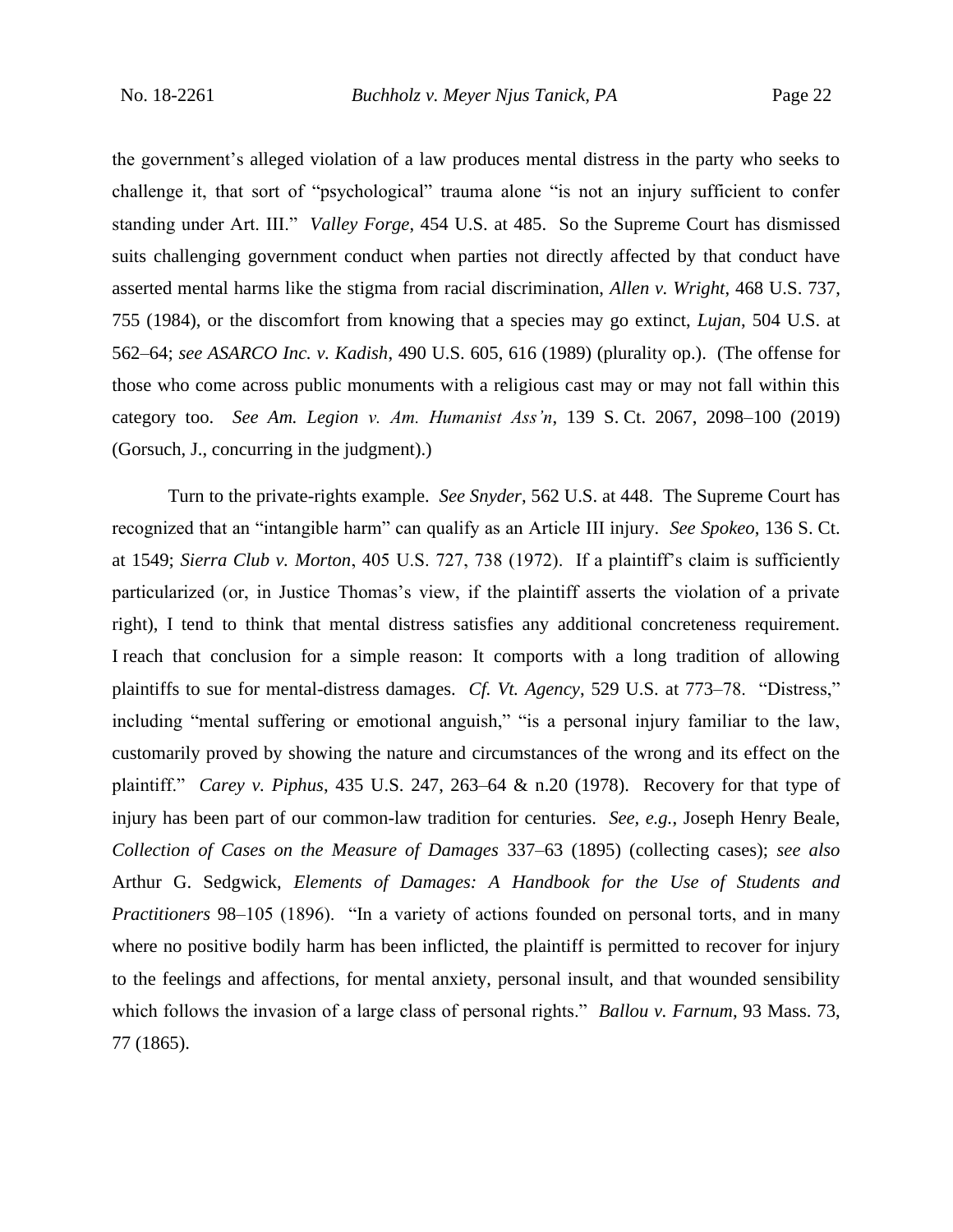I concede that the common law typically authorized "no recovery" if a plaintiff incurred *only* "mental suffering." *S. Express Co. v. Byers*, 240 U.S. 612, 615 (1916) (citing 1 Thomas Cooley, *A Treatise on the Law of Torts* 94 (3d ed. 1906)); *see* Restatement (First) of Torts § 46. Instead, mental-distress damages were usually "'parasitic'" in the sense that a plaintiff could recover for those injuries only if the plaintiff asserted "the violation of some other recognized legal right." Calvert Magruder, *Mental and Emotional Disturbance in the Law of Torts*, 49 Harv. L. Rev. 1033, 1048 (1936) (citation omitted); Restatement (First) of Torts § 47(b). But that limitation does not alter my thinking. For starters, it came with exceptions. Consider the common-law tort of assault. "Since the ancient case of the tavern keeper's wife who successfully dodged the hatchet cast at her by an irate customer," courts have allowed recoveries for mental anxiety alone when caused by an attempted battery. Magruder, *supra*, at 1033–34, 1050 (discussing *De S. & Wife v. W. de S.*, (1348 or 1349) Y.B. 22 Edw. 3, f. 99, pl. 60); *see* 3 William Blackstone, *Commentaries on the Laws of England* \*120; Restatement (First) of Torts § 24 cmt. c; *id.* § 905 cmt. e. Besides, this common-law rule addressed the scope of the substantive tort law; it did not treat mental suffering as a non-existent harm. As one case noted, the rule meant only that "the act complained of was not an infraction of any legal right, and hence not an actionable wrong at all"; it did not mean that "mental suffering, as a distinct element of damage, is never a proper subject of compensation." *Larson v. Chase*, 50 N.W. 238, 239 (Minn. 1891); *see* Sedgwick, *supra*, at 103–04.

And, as *Lujan* teaches, legislatures may "elevat<sup>[e]</sup> to the status of legally cognizable injuries concrete, *de facto* injuries that were previously inadequate in law." 504 U.S. at 578. State common-law courts have already made that elevation in this context—as evidenced by the modern torts allowing recovery for the intentional or negligent infliction of emotional distress. *See, e.g.*, *Consol. Rail Corp. v. Gottshall*, 512 U.S. 532, 544–50 (1994); *Hustler Magazine, Inc. v. Falwell*, 485 U.S. 46, 53 (1988); *see generally* William L. Prosser, *Insult and Outrage*, 44 Cal. L. Rev. 40 (1956). Congress, when acting within the bounds of its Article I powers, can elevate this kind of concrete and particularized mental injury too. It, for example, may permit a debtor to sue for the distress caused by a debt collector's threatened violence if the debtor doesn't pay up, even if the debtor had no federal right to recover for that distress before 1977. (That said, whether the Fair Debt Collection Practices Act's "actual damages" language, in fact, covers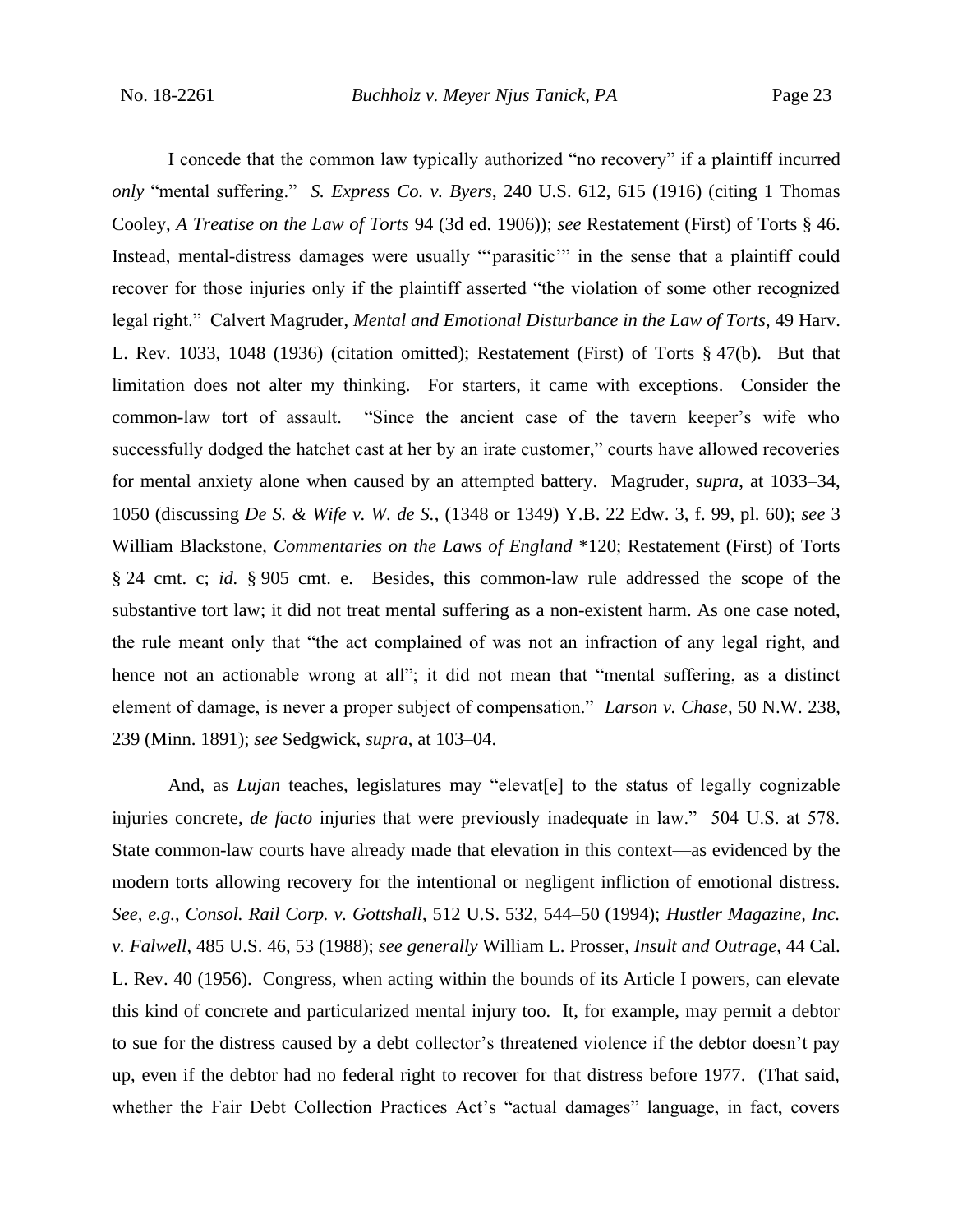mental distress is not before us. 15 U.S.C. § 1692k(a)(1); *cf. FAA v. Cooper*, 566 U.S. 284 (2012).)

To be sure, courts may sometimes face difficulty distinguishing between an Article III case (in which an individual has sued for the mental distress caused by the violation of a private right) and a nonjusticiable request for an advisory opinion (in which an individual has sued for the mental distress caused by the violation of a public right). *See* William Baude, *Standing in the Shadow of Congress*, 2016 Sup. Ct. Rev. 197, 230–31. In a different context, for example, the Supreme Court has "not been entirely consistent" when differentiating the core private rights that must be adjudicated in Article III courts from the "public rights" that may be adjudicated outside them. *Stern v. Marshall*, 564 U.S. 462, 488 (2011). The principles that the Court currently applies in that context may not map on neatly in this one. Yet current standing law already requires courts to draw something like this distinction between private and public rights with its requirement that an injury be "particularized" and "affect the plaintiff in a personal and individual way." *Spokeo*, 136 S. Ct. at 1548 (citation omitted). This "historically recognized" distinction might help give content to the particularity element in difficult cases. Woolhandler & Nelson, *supra*, at 693.

In the end, this analysis leads me to decline to join the court's suggestion that anxiety alone may not be a concrete Article III injury. But, as the court goes on to explain, Buchholz's allegations against the two letters sent by Meyer Njus Tanick collapse under a combination of standing's traceability element and the Supreme Court's pleading standards. Buchholz alleges that he felt anxiety from the letters' purportedly false (and entirely implied) representation that a lawyer had meaningfully reviewed his debt. Even if Buchholz could recover for mental anxiety, he has failed to plead enough allegations suggesting that this implied representation—as opposed to the fact that he had received a letter from a lawyer about a valid debt—caused any distress. *See Clapper v. Amnesty Int'l USA*, 568 U.S. 398, 417 (2013). In addition, the court rightly adds that Buchholz may not fall back on the mere invasion of a right provided by the Fair Debt Collection Practices Act. The Supreme Court has rejected the view that "the violation of a statutory right automatically satisfies the injury-in-fact requirement whenever a statute authorizes a person to sue to vindicate that right." *Frank v. Gaos*, 139 S. Ct. 1041, 1046 (2019) (per